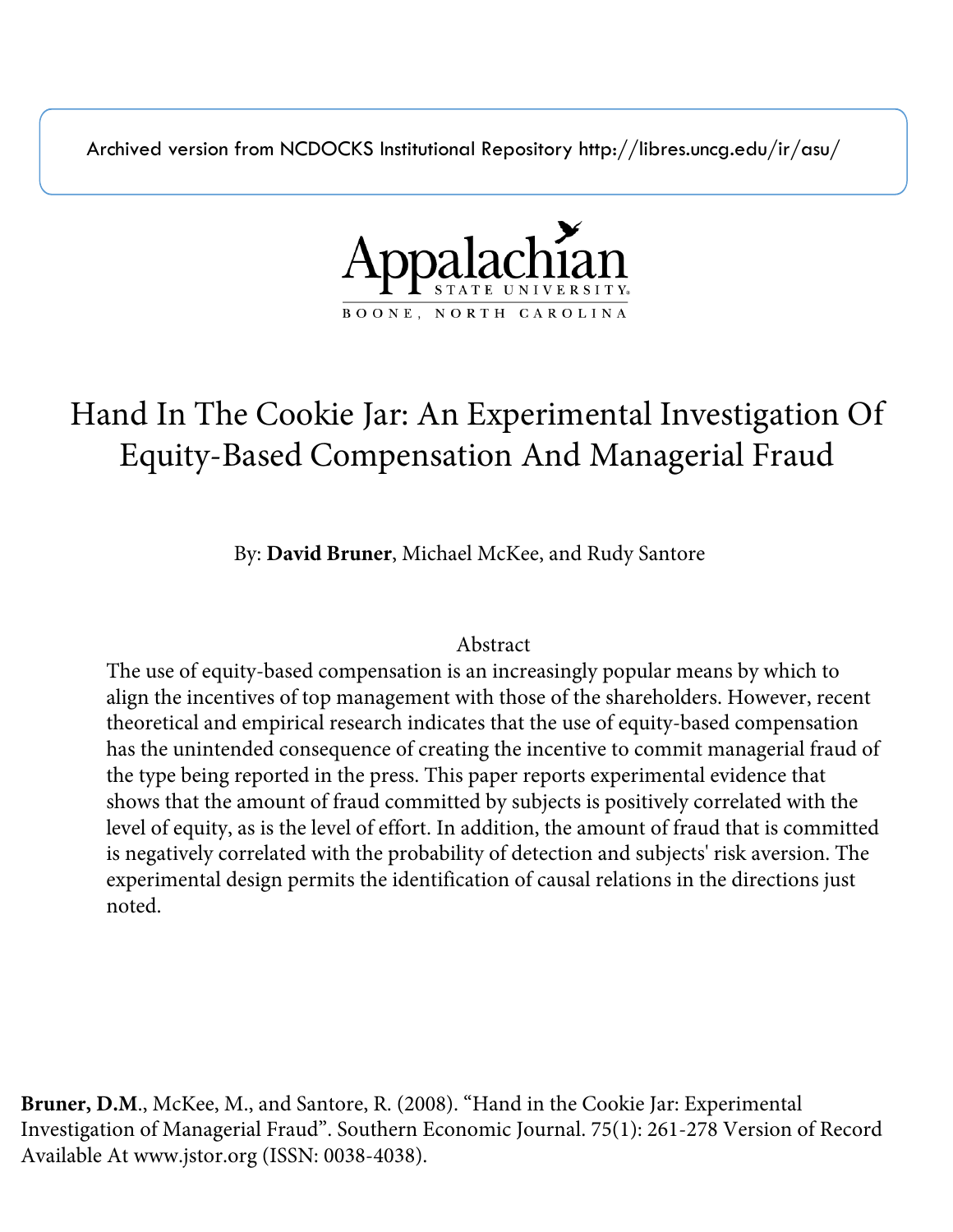# **1. INTRODUCTION**

It has long been recognized that the managers and owners of a firm have different incentives. The owner seeks to maximize the value of the firm, while the manager may derive utility from additional factors, such as the firm's market share, total output, and total employment. Equitybased compensation has been an increasingly popular means by which to align the incentives of top management with those of the shareholders. By providing a share in the ownership of the firm, equity provides the manager with a greater incentive to maximize the value of the firm. However, recent theoretical and empirical work indicates that the use of equity-based compensation has the (unintended, presumably) consequence of creating an incentive to commit fraud. Management's ability to manipulate information regarding the firm's actual performance raises the possibility that reported output (profits) will be overstated. This paper provides behavioral evidence (gleaned from a laboratory experiment) that increasing the level of equity causes both the level of effort and the amount of fraud to increase.

Several recent empirical studies have cited the increasing use of equity-based compensation for top-level executives (Anderson, Banker, and Ravindran 2000; Hall and Murphy 2002; Hall 2003; Itner, Lambert, and Larcker 2003; Murphy 2003). In 1984, for example, stocks and options comprised less than 1% of total CEO compensation for the median firm for U.S. publicly traded corporations. By 2001 stocks and options accounted for nearly two thirds of total executive compensation for the median firm. This phenomenon is even more pronounced in "new economy" firms, defined as companies in the computer, software, Internet, telecommunications, and networking industries. Fama (1980) alludes to this phenomenon by arguing that it is the market for executive labor that demands the use of performance-based compensation. It is ironic that the very market creating the incentive to use equity-based pay may be a victim of the incentive equity-based pay creates to improve accounting and financial statements, fraudulently if necessary. Denis, Hanouna, and Sarin (2006); Erickson, Hanlon, and Maydew (2006); and Johnson, Ryan, and Tian (2006) find that executives in firms accused of corporate malfeasance relied significantly more on equity-based compensation than did those in firms that had not been accused of fraud. Furthermore, Chert et al. (2006) find evidence that weaker corporate governance, as measured by board characteristics, is associated with a higher incidence of fraud. (1)

Recent theoretical models emphasize management's ability to manipulate the reported earnings of the firm. Goldman and Slezak (2006) and Robison and Santore (2006) derive agency models in which a key element is the agent's ability to provide false information to the principal concerning the outcome of the agent's effort. While these models differ in the details, equity compensation provides the incentive for all agents to overstate the value of the firms they manage. Thus, increasing equity compensation is predicted to increase managerial effort as well as fraudulent reporting; although, this latter effect will be dampened by increased auditing (enforcement) and sanctions for fraudulent activity. The purpose of this paper is to empirically test these theoretical predictions using behavioral evidence from a laboratory experiment.

There are obvious limitations to the use of laboratory investigations of managerial malfeasance. (2) Despite the many insights of the empirical literature utilizing field data, there are several issues that are difficult to address with such data. While the component of executive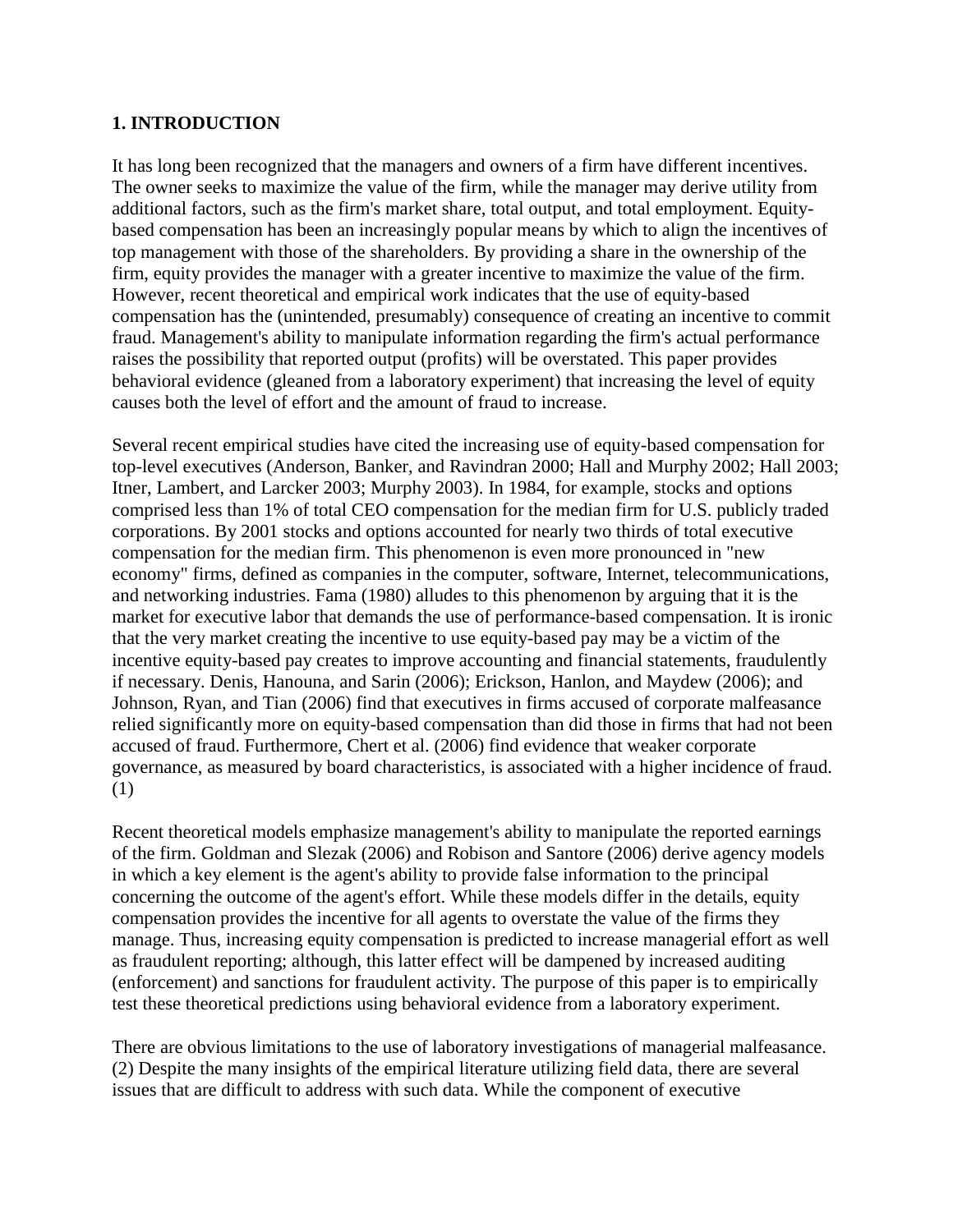compensation that is based on the equity value of the firm is public knowledge, the effective enforcement (audit) effort is not. Further, absent an explicit policy intervention, the field data typically do not contain specific changes in the enforcement levels. The theoretical predictions of management behavior are often predicated on the fact that the managers are fully aware of the probability of an audit by a regulatory agency and of the effectiveness of such audits, but, as we have noted, there is often considerable uncertainty, and the analyst working with field data must make inferences regarding management's perceptions of the regulatory processes. Of course, with field data, by necessity one can only measure detected fraud. Finally, the reactions to changes in equity compensation levels and to the probability of fraud being detected depend on individual risk attitudes, which are not easily observed in the field. (3)

The laboratory offers the researchers considerable control via the construction of the institution and the use of induced values (Smith 1982). This control affords us an opportunity to test the predictions of the recent theoretical models of managerial malfeasance through varying parameters predicted to affect the level of such malfeasance. In the controlled environment of the lab we are able to collect data on the actual effort and fraud choices of human subjects and to observe how these choices are affected by a change in the level of equity-based compensation and in the likelihood of fraud detection. While not the case with the field data, the laboratory allows us to observe the amount of fraud committed when it goes undetected. Also, by manipulating a single variable and holding all other factors constant, we are able to observe causation rather than simply correlation. (4) Our design introduces orthogonal variation to equity-based compensation and the probability that fraud will be detected. Further, our design allows us to control for risk attitudes, since we are able to elicit individual risk attitudes over the domain of the payoffs provided in the effort and fraud decision setting.

# **2. A MODEL OF MANAGERIAL BEHAVIOR**

Goldman and Slezak (2006) and Robison and Santore (2006) provide the basis for the following theoretical discussion of the effects of equity-based pay and monitoring on the amount of fraud that is committed. In these models, the manager is compensated via a two-part contract, (w, [alpha]), where w denotes the manager's salary income and [alpha] denotes the percentage of total firm equity given to the manager. For her part, the manager must make two decisions: the level of effort and the value of the firm to report to the market.

More precisely, the manager first must choose an effort level, L, which adds value to the firm. There are diminishing marginal returns to effort such that the value of the firm,  $g(L)$ , is a strictly concave function of the amount of effort the manager contributes [i.e.,  $g'(L) > 0$ ,  $g''(L) < 0$ ]. Providing value-adding effort is costly to the manager and therefore reduces the manager's (certain) salary-based income. In the following discussion, the cost of effort is normalized: Each unit of effort costs the manager one unit of salary income. The manager's choice of effort determines the true value of the firm, but this value is observed by the manager only; the owners do not observe the true value of the firm.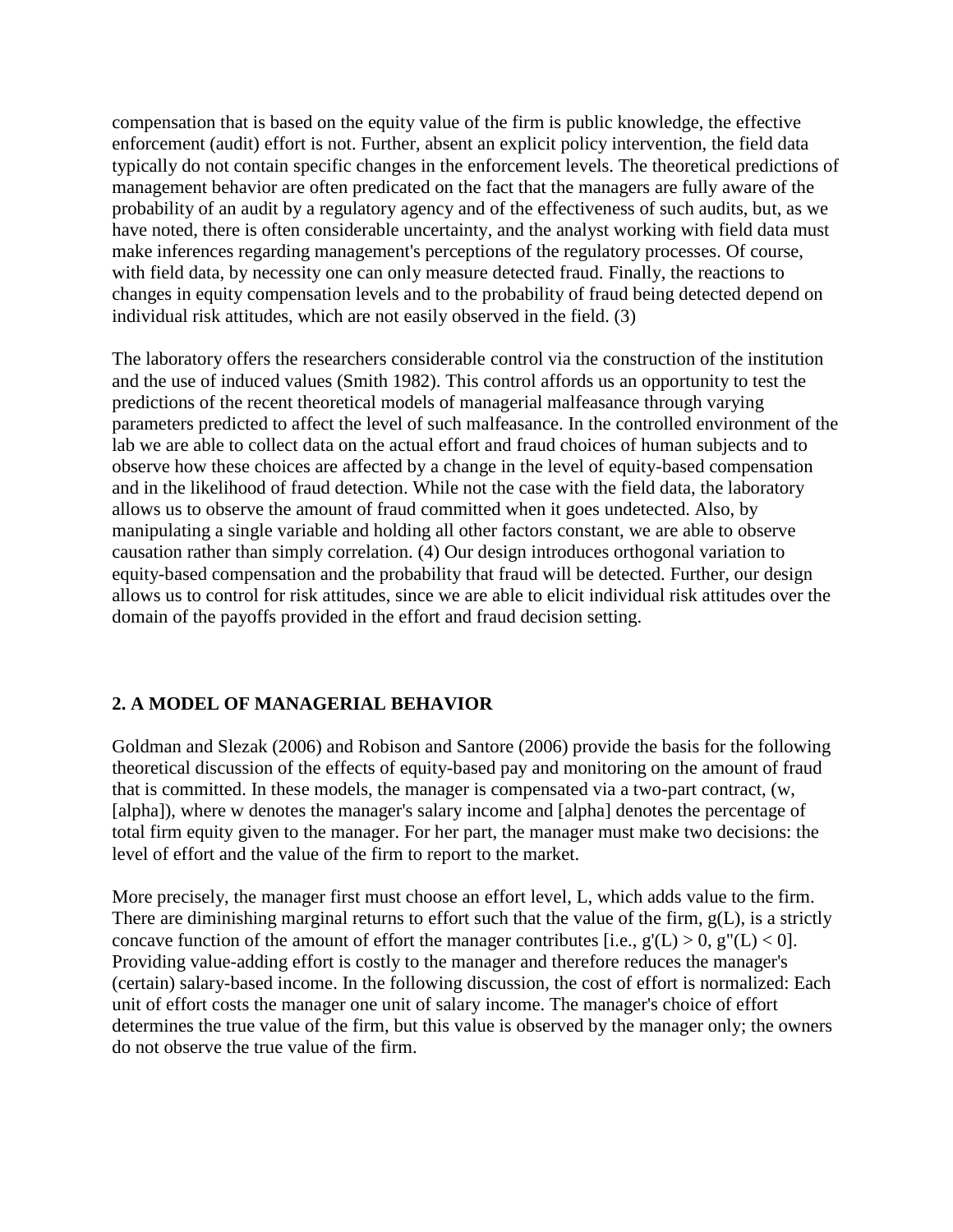After the manager chooses effort, she must choose the value of the firm to report to the shareholders. Any value in excess of the true value reported by the manager is considered fraud. Thus, the reported value of the firm is the true value of the firm plus any additional value the manager chooses to report,  $g(L) + F$ , where F is the amount of fraud committed by the manager. (5) The potential to commit fraud is sufficient to generate a reaction from the market. The market rationally expects some level of fraud, [F.sup.e]. (6) It is not costless for the manager to defraud the shareholders. There is a known probability, p, that the manager will be caught committing fraud and that sanctions, s(F), will be imposed on the manager. The sanctions function is increasing and strictly convex in the amount of fraud [i.e.,  $s'(F) > 0$  and  $s''(F) > 0$ ].

The manager's preferences over potentially random distributions of wealth are given by the mean-variance utility function shown in Equation 1:

$$
EU_M = E(W_M) - r_M \sigma_{wm}^2
$$
 (1)

where [W.sub.M] is the manager's wealth; [[sigma].sup.2.sub.wm] is the variance of the manager's wealth; and [r.sub.M] [greater than or equal to] 0 is a risk aversion parameter. It is straightforward to calculate the variance of s(F), which equals the variance in the manager's wealth: (7)

$$
\sigma_S^2(F) = p[s - ps]^2 + (1 - p)[0 - ps]^2 = p(1 - p)s^2.
$$

Recalling that  $s''(F) > 0$ , it follows that

$$
\frac{d\sigma_S^2(F)}{dF} = 2p(1-p)s(F)s'(F) > 0,
$$
  

$$
\frac{d^2\sigma_S^2(F)}{dF^2} = 2p(1-p)\Big(s(F)s''(F) + [s'(F)]^2\Big) > 0.
$$

Choosing a greater value of fraud increases the variance of the manager's wealth. So the cost of choosing greater fraud has two costs for the risk-averse manager: the increase in the expected sanction and the increase in risk.

We solve for the manager's optimal choices backwards since a rational manager will anticipate her future choice of fraud when she chooses effort. Once effort has been chosen, the manager must choose a level of fraud. The manager's objective function is given by the following:

$$
\operatorname{Max}_{F \geq 0} \alpha(g(L) + F - F^c) - L - ps(F) - r_M \sigma_S^2(F). \tag{2}
$$

At an interior solution to Equation 2, the first-order condition with respect to F is

$$
\alpha - ps'(F) - r_M \frac{d\sigma_S^2(F)}{dF} = 0.
$$
 (3)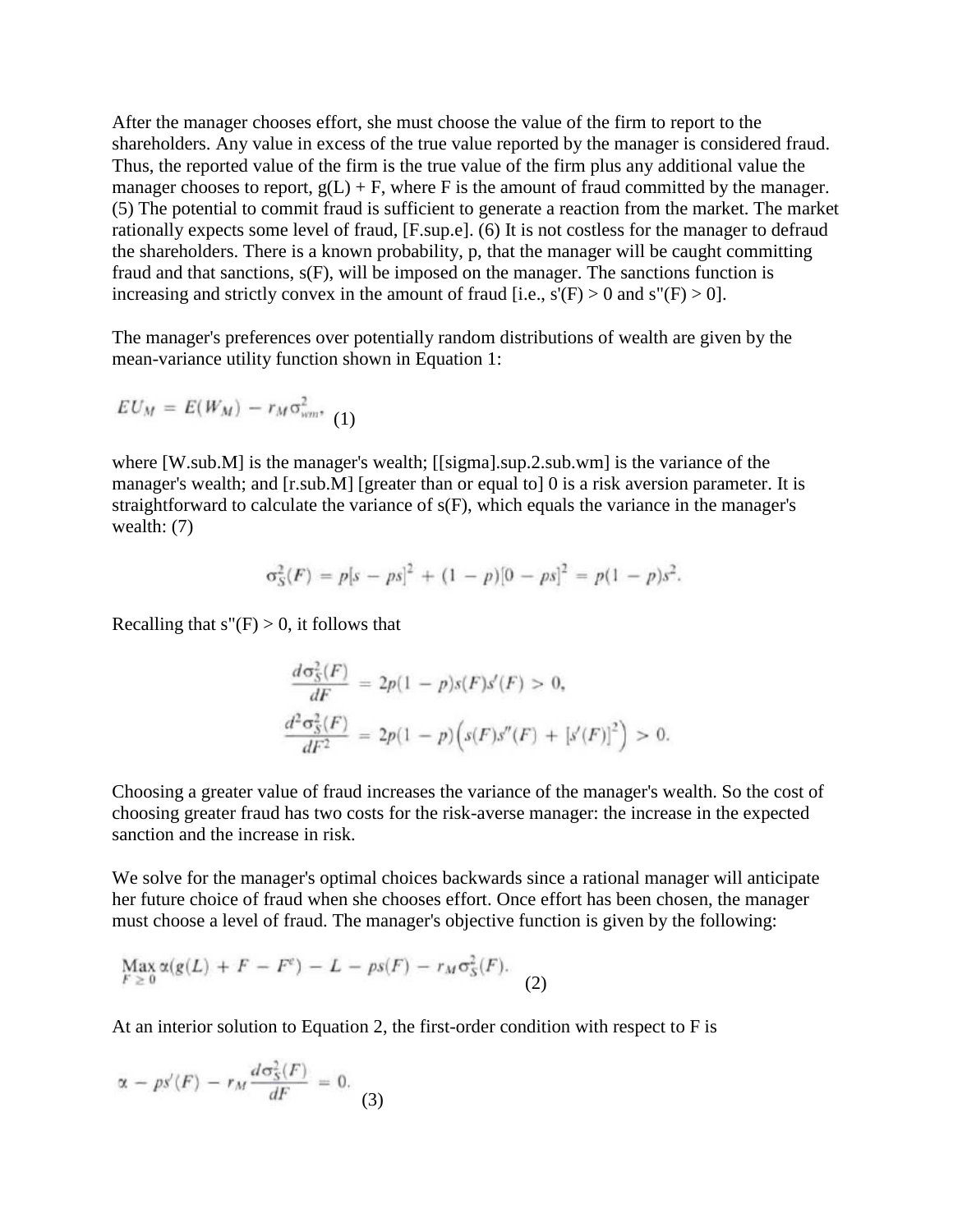Given that  $s(F)$  is convex, the sufficient second-order condition is satisfied thus:

$$
-ps''(F) - r_M \frac{d^2 \sigma_S^2(F; t_F)}{dF^2} < 0.
$$

-ps"(F) - [r.sub.M] [d.sup.2][[sigma].sup.2.sub.s](F;[t.sub.F] / [dF.sup.2] < 0.

Equation 3 implicitly defines the optimal level of fraud,  $[F.\sup_{\cdot}^*] = F([a]pha], p)$ , which is independent of the level of effort. In choosing the optimal level of effort, the manager anticipates her future choice of fraud, thus:

$$
\operatorname*{Max}_{L} \alpha(g(L) + F^* - F^c) - L - ps(F^*) - r_M \sigma_S^2(F^*).
$$

At an interior solution, the first-order condition with respect to L is

$$
\alpha g'(L) - 1 = 0. (4)
$$

Equation 4 implicitly defines the optimal level of effort,  $[L.\sup.]=L([alpha]).$  The only parameter that enters the manager's choice of effort is [alpha], the percentage of equity.

As Equation 5 shows, effort is increasing in [alpha]:

$$
\frac{dL^*}{d\alpha} = \frac{-g'(L^*)}{\alpha g''(L^*)} > 0.
$$
\n(5)

The optimal level of fraud is increasing in the share of the firm and decreasing in the probability of detection and degree of risk aversion:

$$
\frac{\partial F^*}{\partial \alpha} = \frac{1}{ps'' + r_M \frac{d^2 \sigma_S^2(F; t_F)}{dF^2}} > 0,
$$
\n(6)

$$
\frac{\partial F^*}{\partial p} = \frac{-s'}{ps'' + r_M} \frac{d^2 \sigma_S^2(F; t_F)}{dF^2} < 0,
$$
\n<sup>(7)</sup>

$$
\frac{\partial F^*}{\partial r_M} = \frac{-\frac{d\sigma_S^2(F)}{dF}}{ps'' + r_M \frac{d^2\sigma_S^2(F)}{dF^2}} < 0. \tag{8}
$$

.<br>Prima provincia de la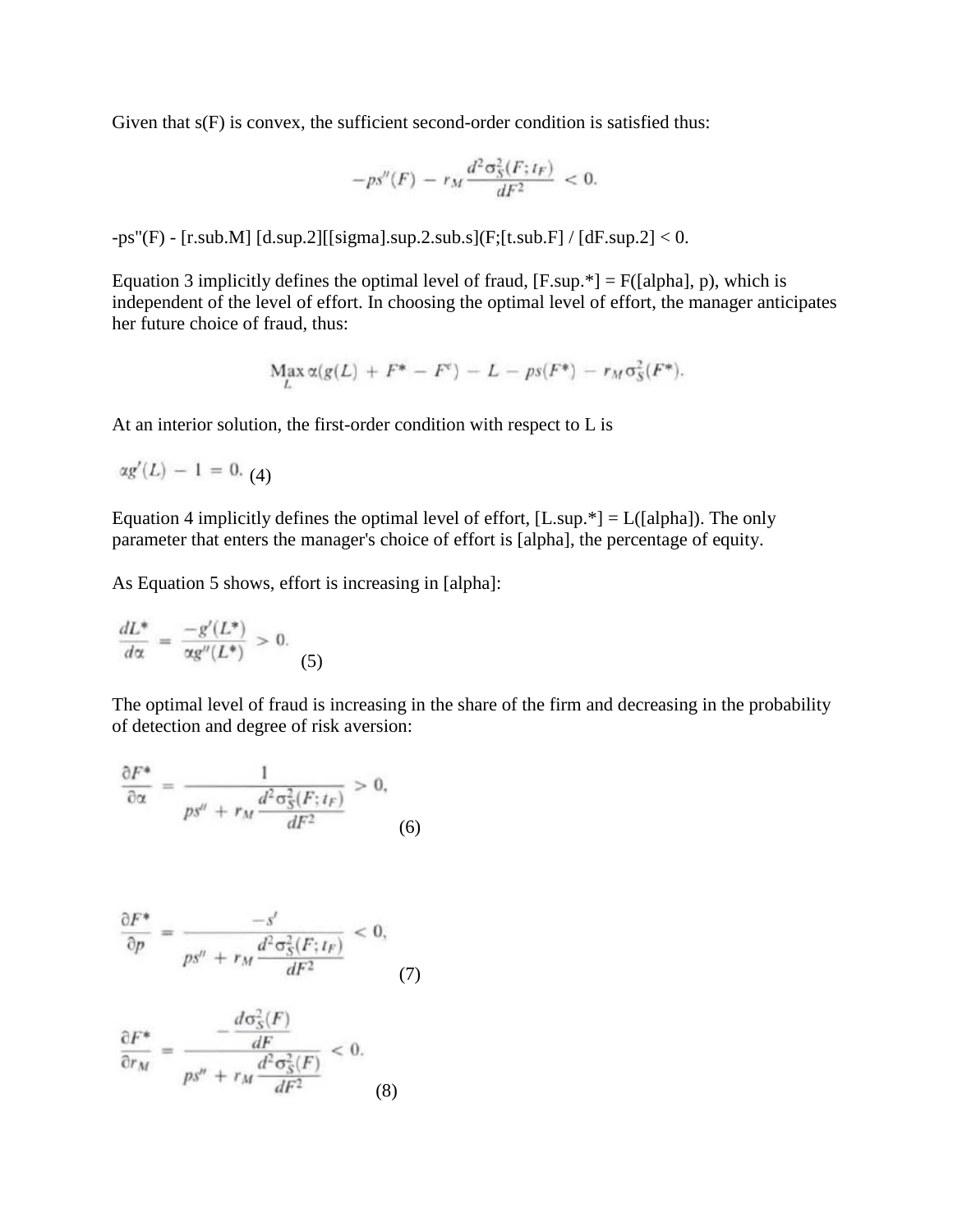Equation 6 shows that as the share of the firm the manager owns increases, there is also an increased incentive to artificially inflate the firm's market value. On the other hand, Equations 7 and 8 show that the optimal amount of fraud is a decreasing function of the probability of the fraud being detected and the degree of the agent's risk aversion.

## **3. EXPERIMENTAL DESIGN**

The experimental setting assigns human subjects the role of manager while the shareholder role is computerized. We implement the basic elements of the theoretical model presented above to investigate the effects of equity-based pay and monitoring on the amount of fraud committed. In the first stage of a period, subjects choose the level of effort, and in the second stage subjects choose a level of fraud. Finally, the results of a random audit process are revealed to the subjects, and the outcomes and payoffs for the period are summarized.

The experiment was programmed and conducted with the software Z-Tree (Fischbacher 2007). In the experiment subjects interacted with a computer interface in which the instructions were presented, and their decisions were recorded. Subjects were volunteers recruited through announcements in undergraduate classes at the University of Tennessee. When they arrived at the lab, the subjects were seated in individual privacy carrels and entered all of their decisions via the computer mouse. They were not permitted to communicate with other subjects, and they proceeded through the experiment at their own pace. Sessions lasted approximately 60 minutes, and subjects earned an average of \$15 U.S. dollars (actual range of earnings is \$8 to \$19) based on their decisions. After the subjects read the instructions and the experimenter answered clarifying questions, the experiment began. Subjects completed five practice periods and 20 periods for actual money.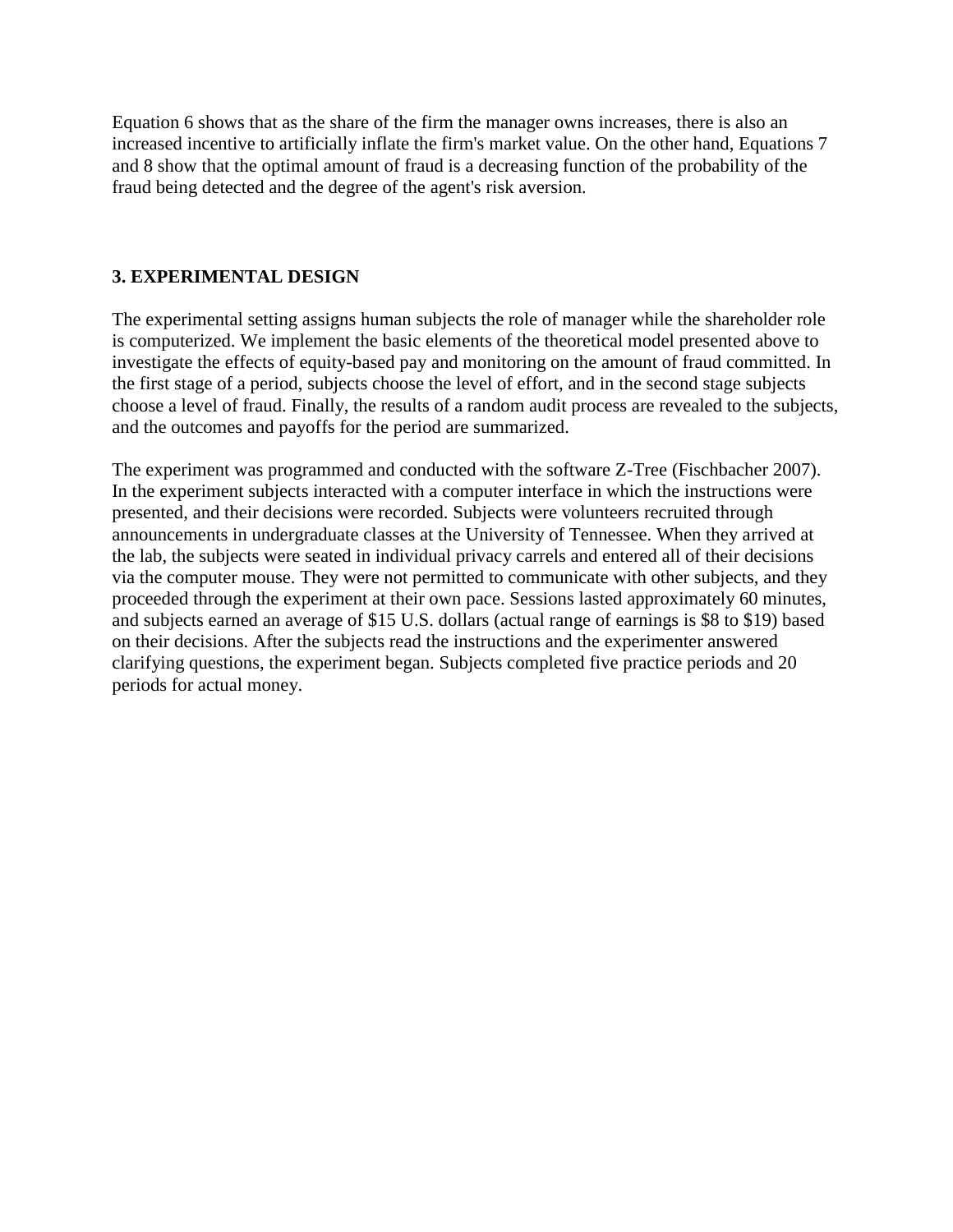| <b>CIPTION</b> | <b>CAMIN.T.</b>                                                        | <b>GIANANTEED PAYOEE</b>         | <b>YOUR CHOICE</b>         |                                                                                                                                 |
|----------------|------------------------------------------------------------------------|----------------------------------|----------------------------|---------------------------------------------------------------------------------------------------------------------------------|
|                | Challen &                                                              | Chatter &                        |                            |                                                                                                                                 |
| ¥              | TOPS Channels of 10000 lake 5.<br>send DO's, chapters of it habit      | <b>DOG balk 3 good seriousl</b>  | Chesa K T C Chunch         | Gamble Choice Instructions                                                                                                      |
| x              | 20th, chairca at 1000 Mil-1<br>and NPL chance of 5 lotd                | SAND Sale & place seriously      | Choca & C C Choca B        | On the left are 10 options which allow you to<br>choose between a gamble or a guaranteed                                        |
| ĩ              | 707's channel of 10000 lots 3.<br>used 79% change of Blake.            | folkli kala il gazia tentwed     | Chillen A., C. C. Chave B. | payoff.<br>Please choose either A or Il for each uption.                                                                        |
| ٠              | 49% charge of 1000 lot-1<br>and 20% charge of 2 lock                   | <b>SIM tab 5 gone entraned</b>   | Choice A. IT Choice B.     |                                                                                                                                 |
| ٠              | TUPS: chausea of 10000 lab S<br>small SAPS, chicameter and \$1 hale/s. | SORGAN & postal distribution     | Chuca A C C Chanals        | At the end of the experiment the computer<br>will randomly select one of these 10 options.                                      |
| ä              | 1975, channels of 1988 lab L.<br>lend AINs character of It lights      | SIZE has 1 good armed            | Chose C.C.Chose's          | If you selected the gamble, choice A, the<br>computer will determine the subcome of the<br>gamble based on the probabilities.   |
| r              | 72% chance of 1990 top 1<br>and 50% charge of 8 told.                  | SBI loh 5 guar school.           | Choose F F Choose B        | associated with the selected option.                                                                                            |
| ٠              | 30% chases of 1000 var 5<br>and 20% charges of triand                  | <b>SOO lob 1 poor wheel</b>      | Chesa A C Choca B          | If you selected the guaranted payoff, choice<br>B, 500 lab dollars will be added to your total<br>earnings from the experiment. |
| ٠              | 20% Chance of TIBE Int. S.<br>and VIA charts of Elab                   | TOTAL LAB: 5 approximated        | Chook F. F. Choose         |                                                                                                                                 |
| m              | 100% chance of 1000 lab 1<br>and the chance of 0 labit                 | <b>SIMI LAN: Il apparantment</b> | Chaus A. C. C. Chaus B.    | <b>Service</b>                                                                                                                  |

**Figure 1.** Gamble Screen

Both the Goldman and Slezak (2006) and the Robison and Santore (2006) models are based on the assumption that the manager is risk averse. In order to control for the risk preferences of subjects, we employ a measure similar to that of Holt and Laury (2002). (8) For each of 10 individual gambles, subjects choose between a lottery paying either 1000 or 0 lab dollars or a guaranteed payoff of 500 lab dollars. The gambles vary in their respective probabilities of winning the large prize. (9) Figure 1 presents the screen image for the gamble choice exercise. A subject's pattern of responses results in an independent measure of risk preference. If preferences are as described in Equation 1, the subject's risk aversion parameter determines the option at which they choose to switch from the guaranteed amount (Choice B) to the gamble (Choice A). Thus, the subject will choose Choice B if

$$
r_i > \frac{1000p_j - 500}{1000^2 p_j (1 - p_j)}.
$$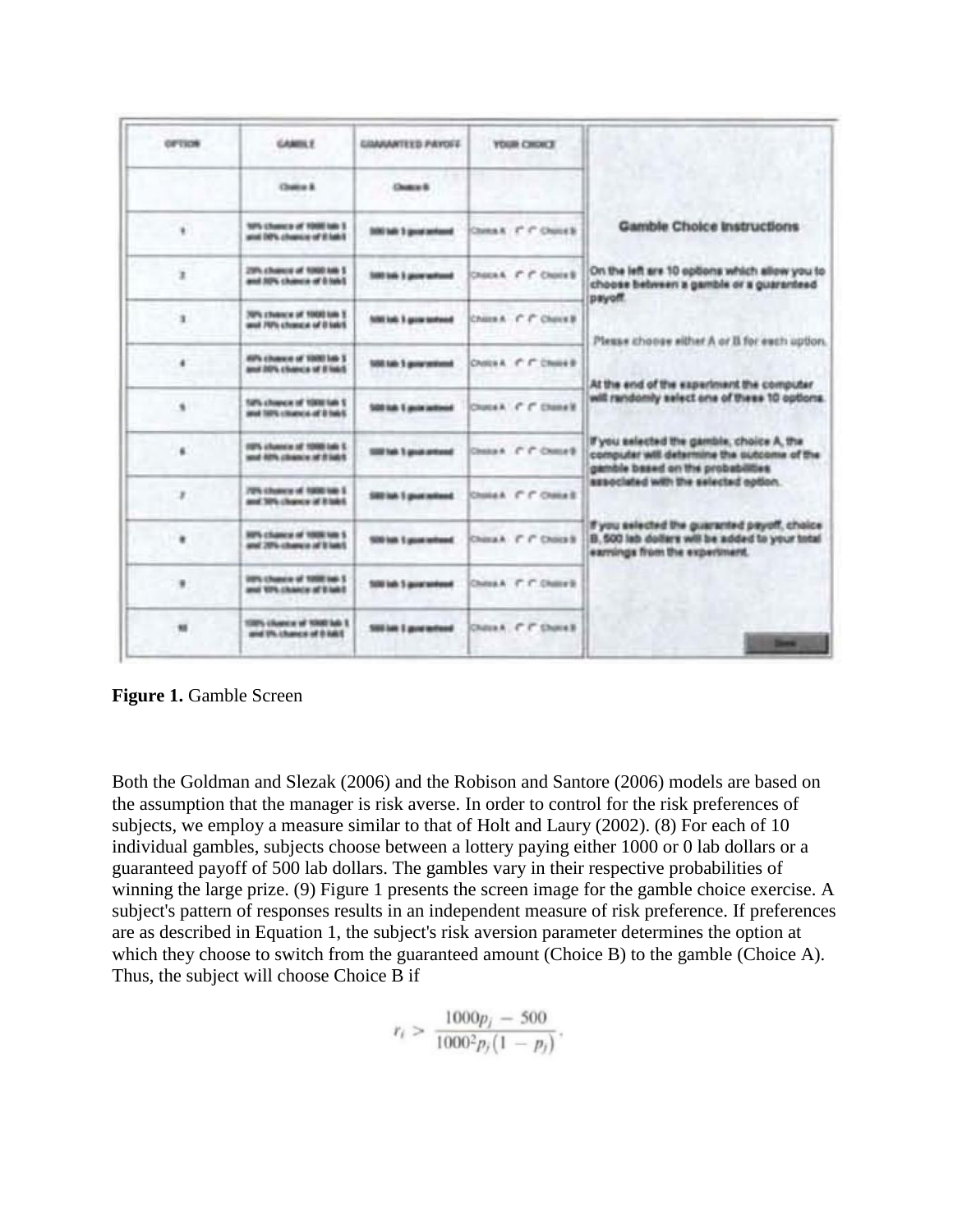Since subjects make 10 decisions, we are able to construct bounds on the implied risk aversion parameter. The ranges of the implied risk aversion parameter are given in column 2 of Table 1. The observed frequencies are given in column 4.

| Number of Safe Choices | Risk Parameter Range   | Classification       | Number of Choices |
|------------------------|------------------------|----------------------|-------------------|
|                        | $r < -0.002$           | Very risk loving     |                   |
|                        | $-0.002 < r < -0.001$  | Risk loving          |                   |
| $\cdot$ 4              | $-0.001 < r < -0.0004$ | Slightly risk loving |                   |
|                        | $r = 0.000$            | Risk neutral         |                   |
|                        | 0.0004 < r < 0.001     | Slightly risk averse |                   |
|                        | 0.001 < r < 0.002      | Risk averse          |                   |
| 8 or more              | r > 0.002              | Very risk averse     |                   |

Table 1. Risk Preference Classification Based on Lottery Choices

As can be seen from Table 1, subjects are fairly symmetrically distributed around risk neutrality. (10) Employing a random utility framework first introduced by McFadden (1974) allows us to estimate the average risk aversion parameter from Equation 1. In order to account for the panel structure of our data we estimate a random effects probit model. (11) The estimated population average risk aversion parameter is -0.0002 but is not statistically different from zero. Thus, our subjects appear to be risk neutral on average but exhibit some heterogeneity.

After entering their decisions for the gamble exercise, subjects receive written instructions, which they retain throughout the experiment, and also proceed through more thorough instructions on the computer. Here they are presented with examples of the relevant information screens, definitions and descriptions of the information being provided on those screens, and the calculations that will determine their payoffs.

In the first stage of a period the computer displays the two-part contract to the subject: the endowment and the share. Subjects are told that the first part of their payoff for the period is simply their endowment (salary) less their contribution (effort). (12) The second part of their payoff is their share (equity) multiplied by their reported level of output. After observing the contract the subject must choose the level of contribution (effort) by selecting a radio button on the screen. Choice of contribution ranges from 0 to 200 in increments of eight units. (13) A payoff table containing the first part of their payoff and the amount of output that will result from their choice is displayed on the screen. Figure 2 shows the subject's screen image for the first decision.

In the second stage of the experiment the computer displays the true level of output that results from the subjects' choice of contribution, their share (equity) of reported output, and the probability that they are checked (audited). If they are checked and they have reported additional output, a penalty is subtracted from the second part of their payoff. Subjects are informed that the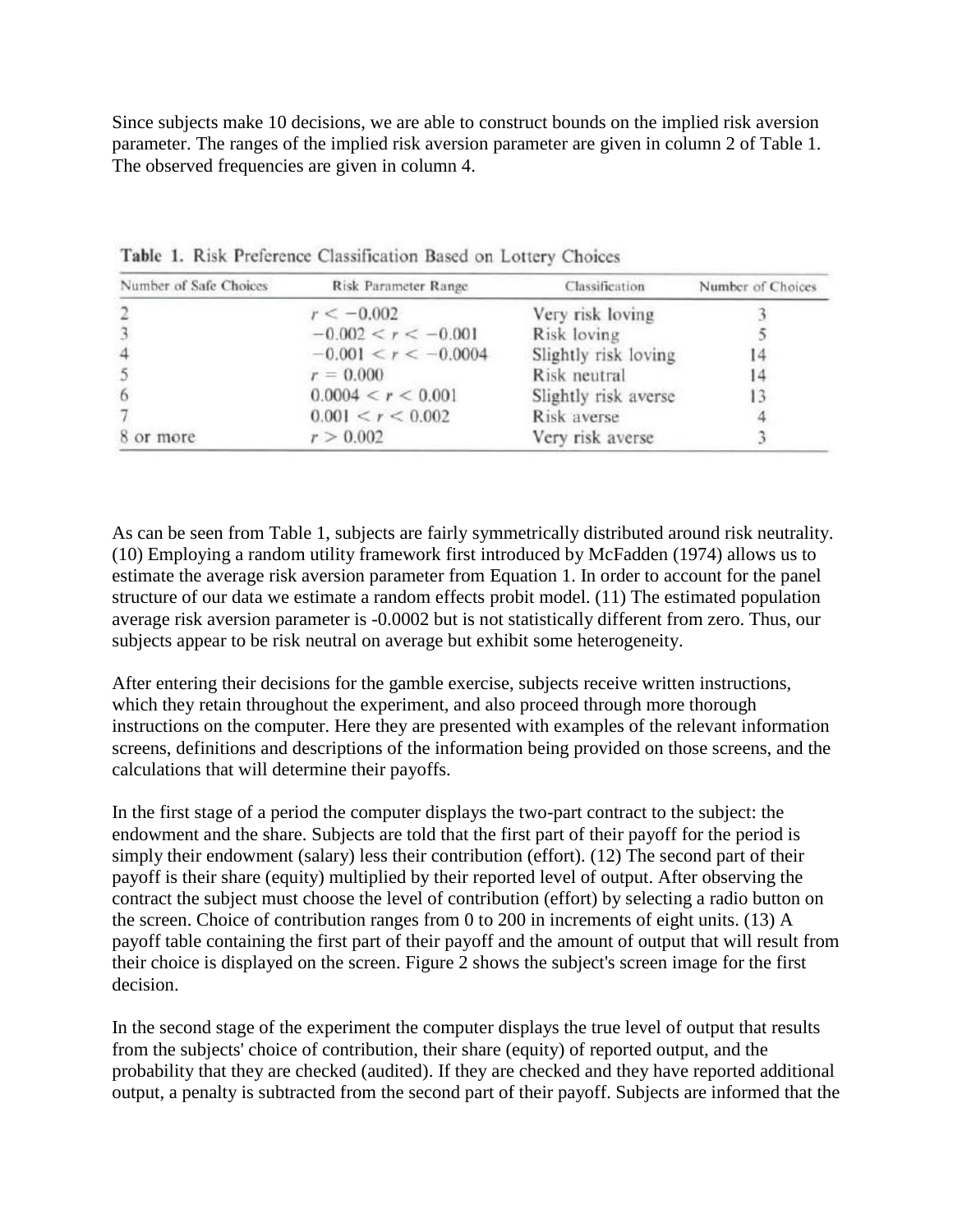penalty is an increasing function of additional output reported. (14) Another payoff table is displayed reporting the second part of their payoff and the possible penalty associated with each amount of additional output. The amount of additional output that can be reported ranges from 0 to 500 in 20-unit increments. Subjects are then asked to choose how much additional output to report. Additional output is reported by selecting a radio button on the screen. Figure 3 shows the subject's screen image for this second decision.

| <b>Poscitosti</b>                                                                                             |                      |                                   | TIME REMANDANCE SHACE 24            |
|---------------------------------------------------------------------------------------------------------------|----------------------|-----------------------------------|-------------------------------------|
| Your ENDOWMENT and your SHARE for this period are below.                                                      |                      |                                   |                                     |
| After observing your ENDOWMENT and SHARE please choose your CONTRIBUTION.                                     | <b>CONTINUESTINA</b> | <b>Trust Vidus of</b><br>CASTONAT | <b>Fig.es Place all</b><br>Earnings |
|                                                                                                               | e<br>a               |                                   | 306                                 |
|                                                                                                               | r<br>٠               | 135                               | 193                                 |
| Your ENDOWMENT for this paried is 200.                                                                        | $P - 18$             | 134                               | 134                                 |
| (Fermensier, Tour FRIST PART OF EARNINGS will be ENDOWNENT . CONTINUES/INCHIN                                 | $-34$                | 319                               | 176                                 |
|                                                                                                               | $r_{12}$             | 336                               | 164                                 |
|                                                                                                               | r<br>w               | 383                               | 186                                 |
|                                                                                                               | $r$ $\mu$            | 388                               | 182                                 |
| Your SHARE for this period is 50%.                                                                            | $r$ se               | 306                               | 144                                 |
|                                                                                                               | $r_{\text{dd}}$      | 339                               | 138                                 |
| (Pannentium, pour SECORE) PART OF EARNINGS will be pluse SHARIE could@deet by the reported volume of DEFIFUTS | $1 - 12$             | 942                               | 129                                 |
|                                                                                                               | $r =$                | 568                               | 128                                 |
|                                                                                                               | i" se                | 376                               | 112                                 |
| Please choose a level of CONTRIBUTION:                                                                        | i <sup>e</sup> M     | 392                               | 504                                 |
|                                                                                                               | $P$ His              | 654                               | 98                                  |
|                                                                                                               | $P$ is $z$           | 416                               |                                     |
|                                                                                                               | $-124$               | 428                               | 開開設                                 |
|                                                                                                               | $-738$               | 666                               |                                     |
|                                                                                                               | $r \cdot n$          | <b>WELL</b>                       | 98                                  |
|                                                                                                               | $-144$               | <b>ASA</b>                        | m                                   |
|                                                                                                               | $P''$ 1933           | 489                               | ú,                                  |
|                                                                                                               | $e^{\mu}$ van        | <b>ABS</b>                        | an                                  |
|                                                                                                               | $1 - 144$            | 943                               | ki                                  |
|                                                                                                               | $P - 178$            | 193                               | 28                                  |
|                                                                                                               | $1 - 184$            | 428                               | ü                                   |
|                                                                                                               | <b>P.183</b>         | 533                               | ×                                   |
|                                                                                                               | <b>1" 358</b>        | 543                               | ä                                   |

**Figure 2.** Effort Choice Screen

After the two decisions have been completed, the subjects are informed of the audit outcome and shown a summary page with the parameter values, their decisions, and their payoffs for the round. The subjects are informed whether they were checked or not and are provided the penalties that have been incurred as a result. The period summary screen is shown in Figure 4.

The experiment treatment structure yields a 2 x 2 factorial design resulting in four experiment treatments. The treatment parameters in each session are the value of [[alpha].sub.i], the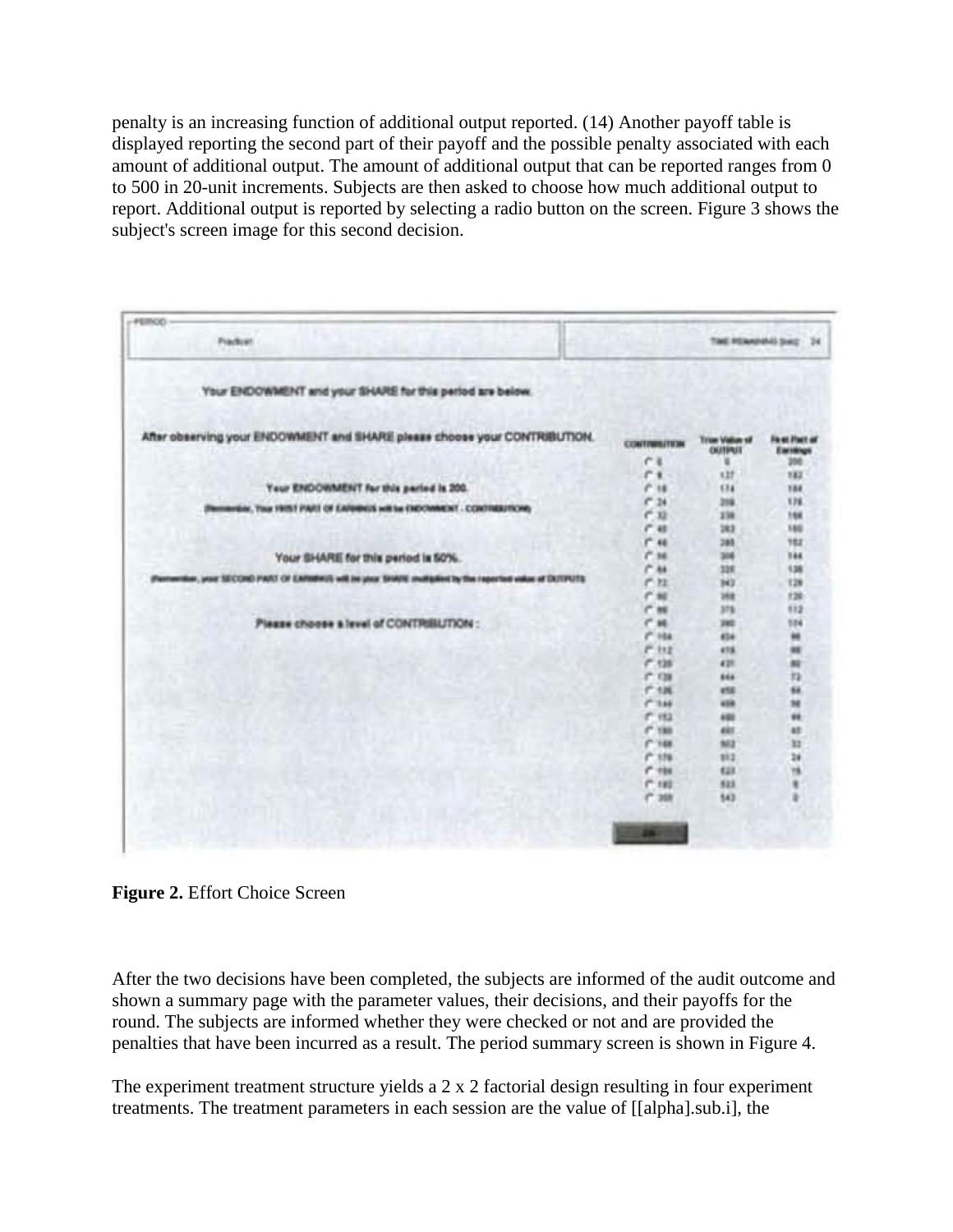manager's percentage equity, and the value of p, the probability of an audit. The equity parameter [[alpha].sub.i] takes two levels, 30% and 50%, and the probability of an audit p also takes two values: 15% and 25%. Table 2 summarizes the design.

| <b><i><u>Prinction's</u></i></b>                                                                         | THE REWARDED Hard 17                 |                                                             |                                 |                       |  |
|----------------------------------------------------------------------------------------------------------|--------------------------------------|-------------------------------------------------------------|---------------------------------|-----------------------|--|
| You entered 64 for your CONTRIBUTION                                                                     |                                      |                                                             |                                 |                       |  |
| Your CONTRIBUTION makes the true value of OUTPUT 325                                                     | <b>Automotive</b><br><b>CAUSINAT</b> | <b><i><u>Paspose Vand</u></i></b><br><b><i>CAJTERUT</i></b> | <b>Jins PAAL at</b><br>EAPHRACE | <b>PENALTY</b><br>15% |  |
|                                                                                                          | $1 - 1$                              | 325                                                         | 182                             | ٠                     |  |
|                                                                                                          | ۳<br>m                               | 348                                                         | $+72$                           | 26                    |  |
|                                                                                                          | $r =$                                | 398                                                         | 183                             | w                     |  |
| Your SHARE for this period is 50%.                                                                       | $1 - 40$                             | <b>John</b>                                                 | HNS                             | <b>W</b>              |  |
|                                                                                                          | 1 88                                 | ADS                                                         | 393                             | 1:55                  |  |
| writing, your SECEME FAAT OF ENRINNES will be place Stable asufficient by the reported easie of OUTPUTS. | $-344$                               | K39                                                         | 352                             | 166                   |  |
|                                                                                                          | $-120$                               | 985                                                         | 333                             | 205                   |  |
|                                                                                                          | $f''$ field                          | <b>ASS</b>                                                  | 333                             | 381                   |  |
|                                                                                                          | $1 - 160$                            | 488                                                         | 342                             | 385                   |  |
| The probability that you are CHECKED this period is 16%                                                  | $1 - 188$                            | 555                                                         | 303                             | 319                   |  |
|                                                                                                          | $-388$                               | 436                                                         | 383                             | 354                   |  |
|                                                                                                          | $r = 226$                            | 648                                                         | 372                             | 786                   |  |
|                                                                                                          | $-348$                               | <b>YES</b>                                                  | 383                             | 438                   |  |
| How many additional units of CUTPUT do you wish to report?                                               | $r$ as                               | 185                                                         | 383                             | 375                   |  |
|                                                                                                          | $r = 200$                            | 101                                                         | 363                             | 939                   |  |
|                                                                                                          | $T - 300$                            | <b>KOR</b>                                                  | 31.2                            | 963                   |  |
|                                                                                                          | ۳<br>338                             | <b>WAK</b>                                                  | 122                             | 314                   |  |
|                                                                                                          | r<br>140                             | 'set                                                        | <b>WEE</b>                      | 846                   |  |
|                                                                                                          | i <sup>n</sup> Ski                   | <b>ASK</b>                                                  | 543                             | has                   |  |
|                                                                                                          | r<br><b>Sell</b>                     | ma                                                          | 363                             | T35                   |  |
|                                                                                                          | r<br>408                             | 725                                                         | 395                             | 178                   |  |
|                                                                                                          | $F = 430$                            | 346                                                         | 372                             | 816                   |  |
|                                                                                                          | $1 - 444$                            | 795                                                         | 39.2                            | 459                   |  |
|                                                                                                          | ۴<br>488                             | <b>FWN</b>                                                  | 383                             | 983                   |  |
|                                                                                                          | $-140$                               | <b>WOR</b>                                                  | 883                             | <b>BAT</b>            |  |
|                                                                                                          | $r$ son                              | 9.5%                                                        | $-412$                          | 'BET                  |  |

**Figure 3.** Additional Output (Fraud) Choice Screen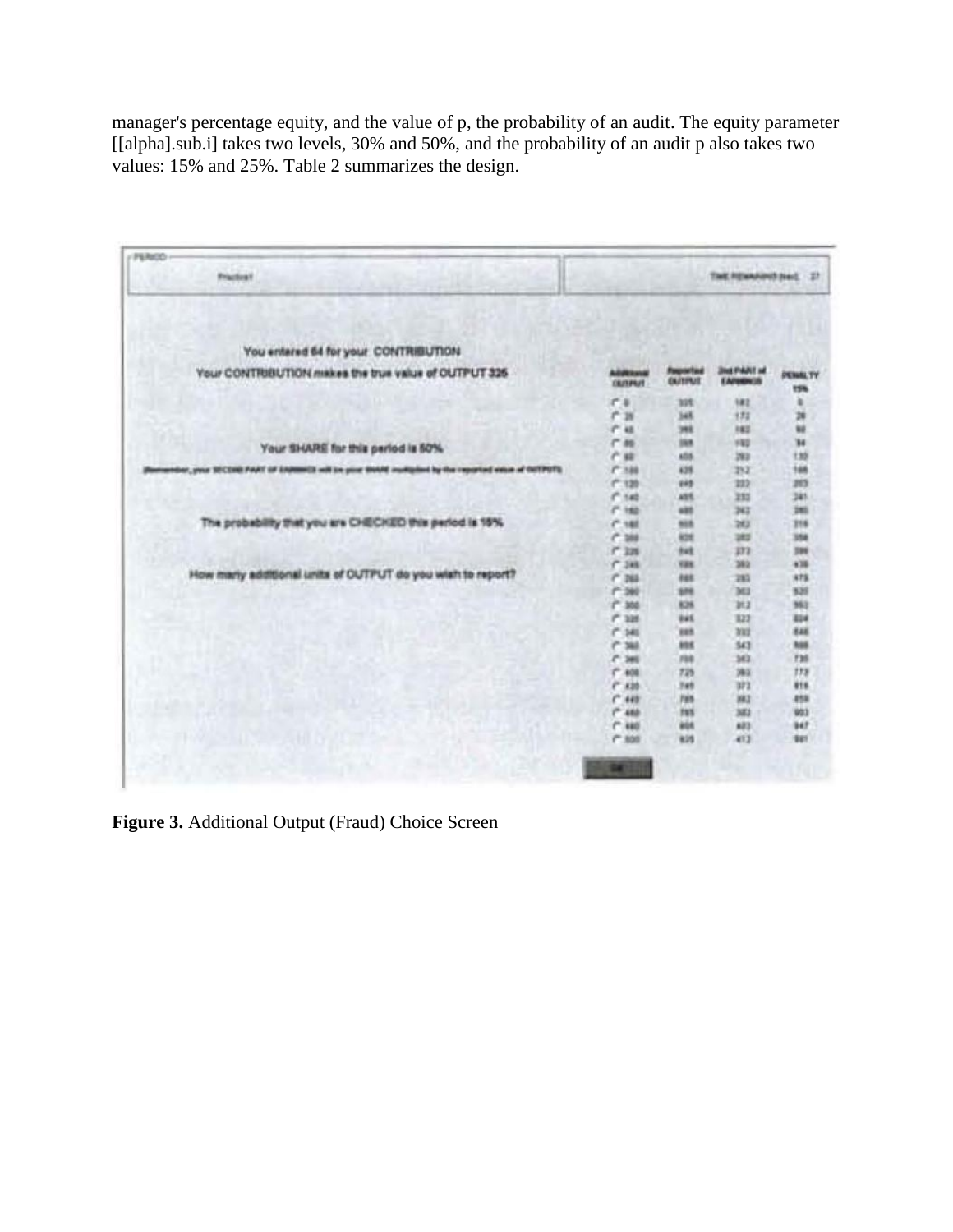

**Figure 4.** Period Summary Screen

The theoretical model directly lends itself to some testable hypotheses, and the following hypotheses will be tested using the data from our experiments:

H1: Effort is strictly increasing in the level of equity, ceteris paribus. According to Equation 5, the optimal choice of effort is an increasing function of the level of equity. Thus, the level of effort is predicted to increase from T1 to T3 and from T2 to T4.

H2: Effort is independent of the probability of detection, ceteris paribus. According to Equation 4, the optimal choice of effort is independent of the probability of detection. Thus, the level of effort chosen is predicted to be the same for T1 and T2 and for T3 and T4.

H3: Fraud is increasing in the level of equity, ceteris paribus. According to Equation 6, the optimal choice of fraud is an increasing function of the level of equity. Thus, the level of fraud is predicted to increase from T1 to T3 and from T2 to T4.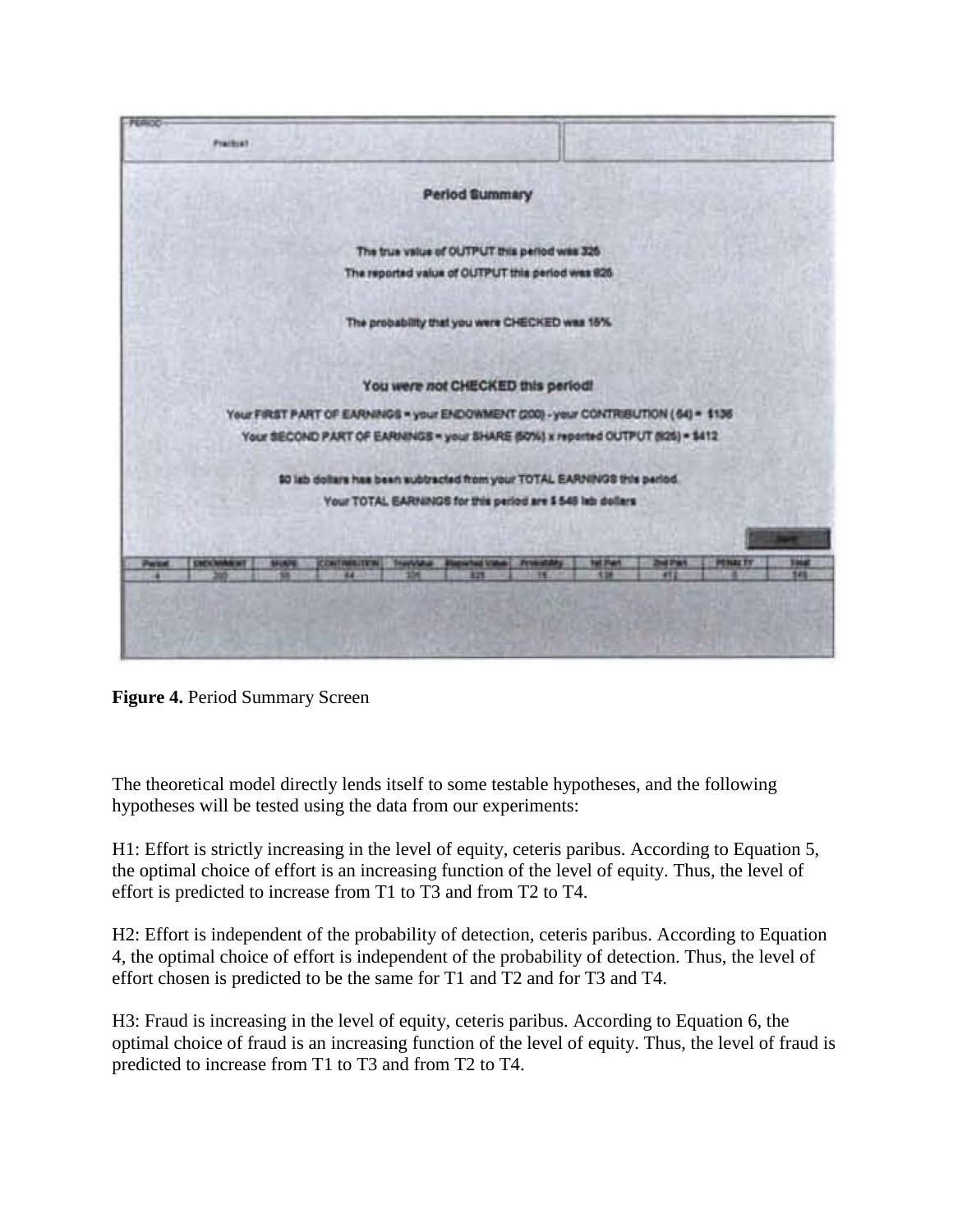H4: Fraud is decreasing in the probability of detection, ceteris paribus. According to Equation 7, the optimal choice of fraud is a decreasing function of the probability of detection. Thus, the level of fraud is predicted to decrease from T1 to T2 and from T3 to T4.

H5: There is an interactive effect of equity and the probability of detection on the level of fraud chosen, ceteris paribus. According to Equation 6, the response of the optimal choice of fraud to a change in the level of equity is dependent on the probability of detection. Thus, the change in the level of fraud chosen from T1 to T3 is predicted to be greater than the change in the level of fraud chosen from T2 to T4. (15)

|  | Table 2. Experimental Design |  |
|--|------------------------------|--|
|  |                              |  |

| Probability of Detection (%) | Equity Share |  |  |
|------------------------------|--------------|--|--|
|                              | 30%          |  |  |
|                              |              |  |  |
| 25<br>do a                   |              |  |  |

H6: Fraud is decreasing in the degree of risk aversion, ceteris paribus. According to Equation 8, the optimal choice of fraud is a decreasing function of the agent's degree of risk aversion. Thus, across all treatments, individuals who are more risk averse are predicted to choose lower levels of fraud.

Twenty subjects participated in each treatment, and they faced the decision setting for 20 periods. This is a between-subject design; subjects face a single set of parameters in a given session and the subjects are only permitted to participate in one session (set of parameters). (16)

# **4. DATA ANALYSIS AND RESULTS**

Our data set constitutes a panel of 1600 pooled observations. Observations for any given subject are correlated across periods; thus, any analysis must account for such correlation. To account for the structure of the data we utilize a panel estimation approach, which accounts for the repeated observations on each individual and allows us to incorporate the potential for learning and feedback during the experiment session. The variables used in our analysis are defined in Table 3 with descriptive statistics included. The first two variables are the dependent variables in the subsequent estimations. There are four treatment dummy variables. Since we use a betweensubjects design, all treatment parameters are time invariant. (17) We construct a dummy variable that indicates whether or not a subject exhibited risk-averse preferences in the gamble exercise. (18) There are lagged feedback variables that include a dummy indicator with regard to whether a subject was audited in the previous period, the amount of the penalty the subject incurred in the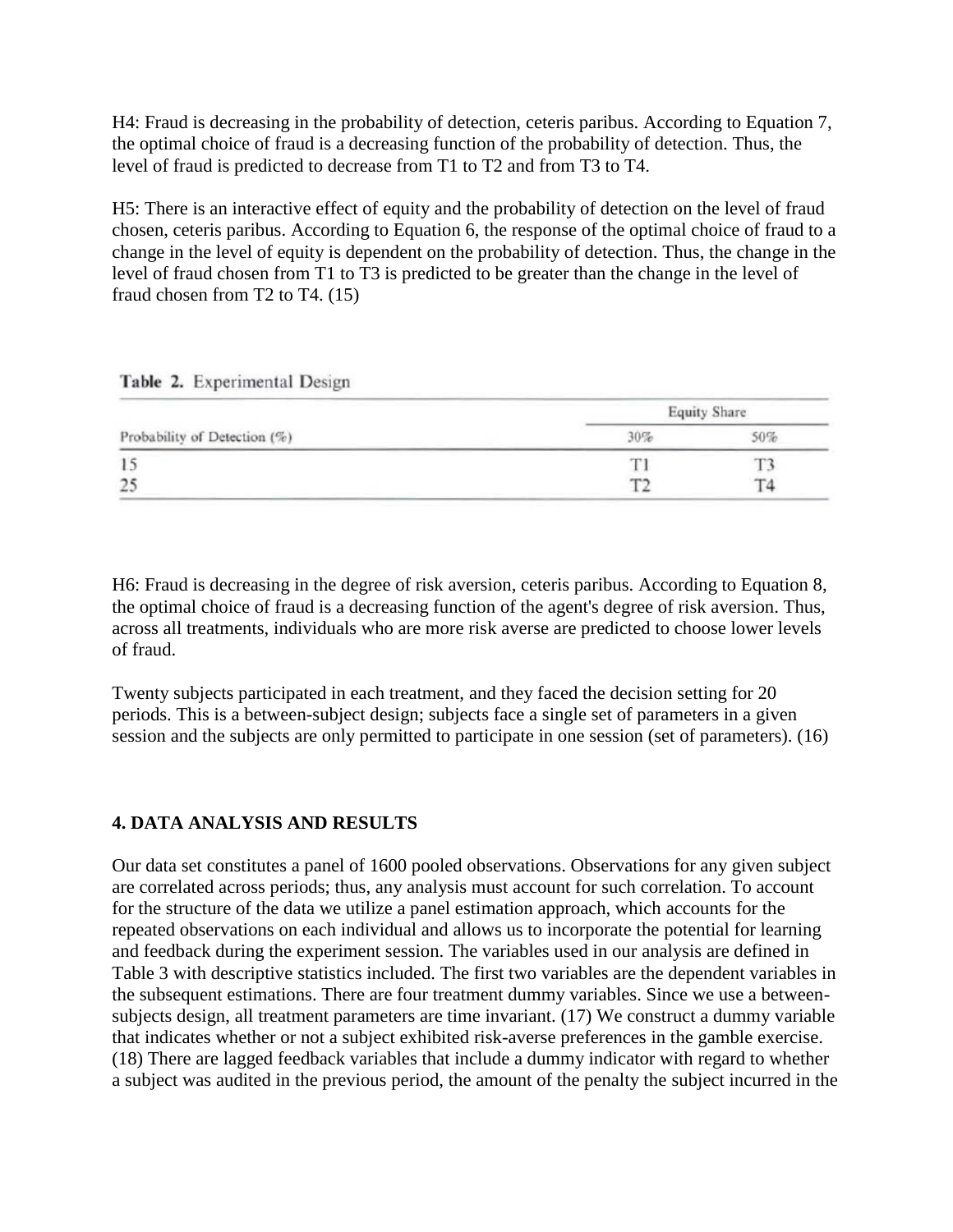previous period, and the amount of accumulated earnings at the beginning of a decision period. (19) We also use the inverse of the decision period as a proxy for learning. (20)

| Variable                | Description                                                         | Obs  | Mean  | <b>SD</b>     | Min             | Max   |
|-------------------------|---------------------------------------------------------------------|------|-------|---------------|-----------------|-------|
| Fraud                   | Amount of additional (false) output<br>reported                     | 1600 |       | 217.58 188.89 | $\theta$        | 500   |
| Effort                  | Level of contribution made to<br>produce output                     | 1600 | 74.11 | 63.31         | $\theta$        | 200   |
| $T1-T4$                 | $= 1$ if treatment is 1-4                                           | 1600 | 0.25  | 0.433         | $\theta$        |       |
| Risk averse             | $= 1$ if subject displays risk<br>aversion in the gamble exercise   | 1120 | 0.61  | 0.488         | $\theta$        |       |
| Lagged audit            | $= 1$ if subject audited in the<br>previous period                  | 1520 | 0.20  | 0.40          | $\theta$        | 1     |
| Lagged penalty<br>(S10) | Penalty (scaled by 10) subject<br>assessed in the previous period   | 1520 | 8.46  | 24.33         | $\theta$        | 99.05 |
| Lagged wealth           | Cumulative laboratory earnings<br>to date (beginning of the period) | 1520 | 24.79 |               | $17.10 - 12.17$ | 86.00 |
| Inverse period          | l/period in the experiment                                          | 1600 | 0.18  | 0.22          | 0.05            |       |

Table 3. Variable Description and Descriptive Statistics<sup>a</sup>

 $\degree$  Obs = observations; SD = standard deviation; Min = minimum; Max = maximum.

| Generalized Least-Squares Estimation of Effort |                   |                     |                   |  |  |
|------------------------------------------------|-------------------|---------------------|-------------------|--|--|
| Coefficients                                   | Model 1           | Model 2             | Model 3           |  |  |
| T1                                             | $36.60***$ (1.48) | $35.87***(1.59)$    | $31.51***$ (3.26) |  |  |
| T <sub>2</sub>                                 | $46.41***$ (1.73) | $45.33***$ $(1.85)$ | $40.70***$ (3.34) |  |  |
| T <sub>3</sub>                                 | $93.74***$ (2.50) | $92.95***$ (2.55)   | $89.39***$ (4.50) |  |  |
| T <sub>4</sub>                                 | $86.96***(0.78)$  | $85.64***(1.09)$    | $80.53***$ (3.78) |  |  |
| Lagged audit                                   |                   |                     | $-4.78*(2.79)$    |  |  |
| Lagged penalty (\$10)                          |                   |                     | 0.07(0.05)        |  |  |
| Lagged wealth (\$100)                          |                   |                     | 0.07(0.07)        |  |  |
| Inverse period                                 |                   | 4.08(3.17)          | $22.72**$ (10.41) |  |  |
| Wald chi-square statistic                      | 15,195.04***      | $11,345.17***$      | 8158.68***        |  |  |

|  |  |  | Table 4. Managerial Effort Estimations" |
|--|--|--|-----------------------------------------|
|--|--|--|-----------------------------------------|

<sup>a</sup> All models were estimated assuming panel-specific heteroskedastic errors. Standard errors of the coefficients are reported in parentheses.

\* Significant at the 10% level.

\*\* Significant at the 5% level.

\*\*\* Significant at the 1% level.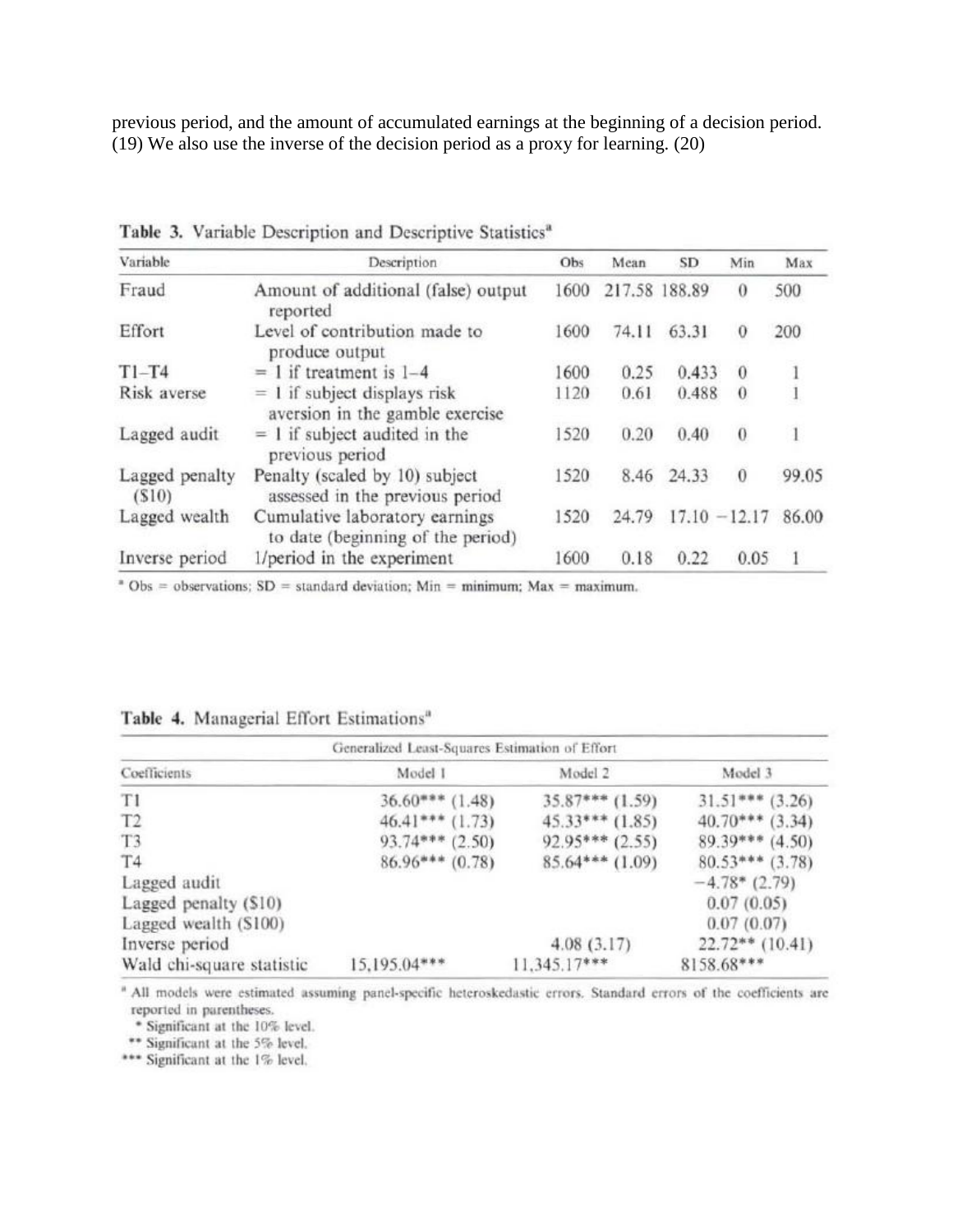In Table 4 we report the results from generalized least-squares estimation of the level of effort chosen. Three alternate specifications are reported here. In order to account for the panel structure of the data, all three specifications are estimated with panel-specific heteroskedastic error terms. The first model is the most parsimonious, containing only treatment effects. The second model incorporates learning by including the inverse of the period (inverse period). The static model being tested does not account for learning effects; thus, they must be controlled for in the analysis. The third model adds to the learning effects the possible feedback effects, such as whether the subject was audited in the previous period (lagged audit), the amount of any penalties in the previous period (lagged penalty), and the amount of accumulated earnings in the experiment (lagged wealth). Again, since we are testing a static model, there are no theoretical predictions about the sign or magnitudes of these effects. However, in order to appropriately test the theoretical predictions, these effects must be controlled for in the analysis. The third model is used for hypotheses tests. Thus, the estimated effort equation can be written as follows:

$$
effort = \beta_1 T_1 + \beta_2 T_2 + \beta_3 T_3 + \beta_4 T_4 + \beta_5 \text{average} +
$$
  

$$
\beta_6 \text{inverse\_period} + \beta_7 \text{lagged\_audit} + \beta_8 \text{lagged\_penalty} + \beta_9 \text{lagged\_weak} \text{wealth} + e_i.
$$

Recall that the first two hypotheses presented in the previous section are related to the response of effort to changes in the level of equity compensation and the probability of detection, respectively. We formally test these two hypotheses using a Wald test, thus:

H1: Effort is strictly increasing in the level of equity.

 $B_3 - B_1 > 0$ ,  $\chi^2 = 342.40 p$ -value of 0.000,<br>  $B_4 - B_2 > 0$ ,  $\chi^2 = 332.14 p$ -value of 0.000.

For either level of the probability of detection, we reject the null hypothesis that effort is independent of the level of equity. Thus, we find support for our first hypothesis.

H2: Effort is independent of the probability of detection, ceteris paribus.

 $B_1 - B_2 = 0$ ,  $\chi^2 = 16.01 p$ -value of 0.000,<br>  $B_3 - B_4 = 0$ ,  $\chi^2 = 9.76 p$ -value of 0.002.

We reject the null hypothesis that the level of effort is the same for both levels of the probability of detection, holding equity constant. Thus, we do not find support for our second hypothesis.

We do find weak evidence of some feedback effect given the negative and significant coefficient on lagged audit. (21) We also find evidence of learning on the part of subjects given the positive and significant coefficient on inverse period. A dynamic model is required to incorporate the possibility of such effects and is beyond the scope of this paper.

Table 5 reports the results of our analysis of the fraud decision. The estimations utilize the random-effects Tobit specification to account for subject heterogeneity and the censoring of the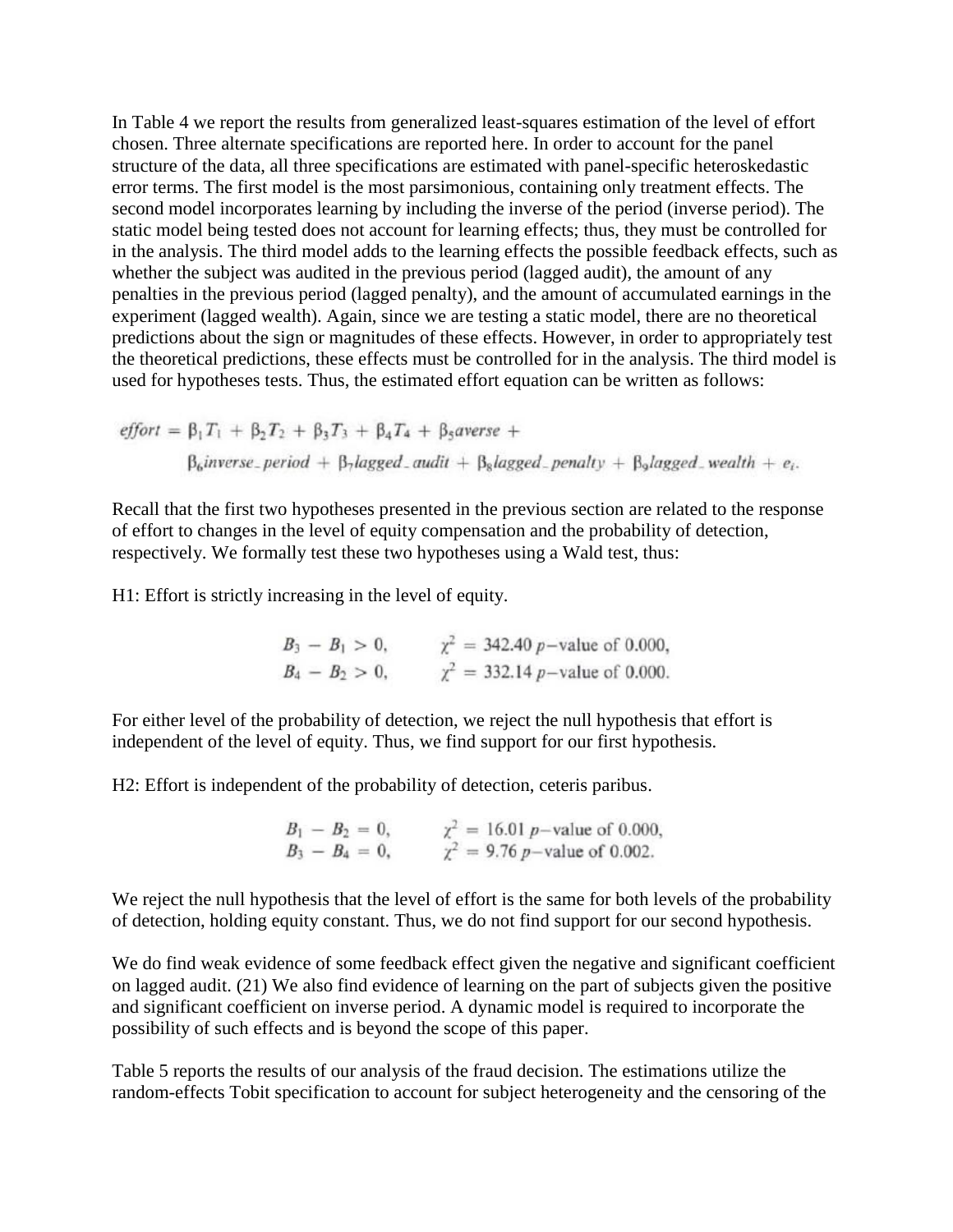level of fraud. (22) Our approach is similar to that of the estimation of the effort equation. We start with the most parsimonious model first, which includes the treatment indicator variables along with the subject-specific dummy variable indicating whether the subject exhibited riskaverse preferences in the gamble choice exercise. (23) We then control for learning effects by including the inverse of the period (inverse period) in the second model. The third model adds to the second feedback effects, such as whether a subject was audited in the previous period (lagged audit), the amount of penalties in the previous period (lagged penalties), and the amount of accumulated earnings (lagged wealth). The third model is used for hypotheses tests. Thus, the estimated effort equation can be written as follows:

$$
fraud = \beta_1 T_1 + \beta_2 T_2 + \beta_3 T_3 + \beta_4 T_4 + \beta_5 \text{average} +
$$
  

$$
\beta_6 \text{inverse\_period} + \beta_7 \text{lagged\_audit} + \beta_8 \text{lagged\_penalty} + \beta_9 \text{lagged\_weakth} + e_i.
$$

Recall that the last four hypotheses in the previous section were concerned with the response of fraud to changes in the level of equity compensation and the probability of detection, respectively. We formally test these four hypotheses using a Wald test, thus:

H3: Fraud is strictly increasing #1 the level of equity.

$$
B_3 - B_1 > 0,
$$
  $\chi^2 = 14.77 p$ -value of 0.000,  
\n $B_4 - B_2 > 0,$   $\chi^2 = 6.51 p$ -value of 0.011.

For either level of the probability of detection, we reject the null hypothesis that fraud is independent of the level of equity. Thus, we find support for our third hypothesis that fraud is strictly increasing in the level of equity.

H4: Fraud is strictly decreasing in the probability of detection, ceteris paribus.

$$
B_1 - B_2 < 0, \qquad \chi^2 = 1.69 \, p \text{–value of 0.194},
$$
\n
$$
B_4 - B_3 < 0, \qquad \chi^2 = 7.50 \, p \text{–value of 0.006}.
$$

For the low level of equity we accept and for the high level of equity we reject the null hypothesis that the level of fraud is decreasing in the probability of detection. Thus, we only find weak support for our fourth hypothesis. Furthermore, our results are indicative of an interactive effect between the level of equity and the probability of detection. This will be explored further in our next hypothesis test.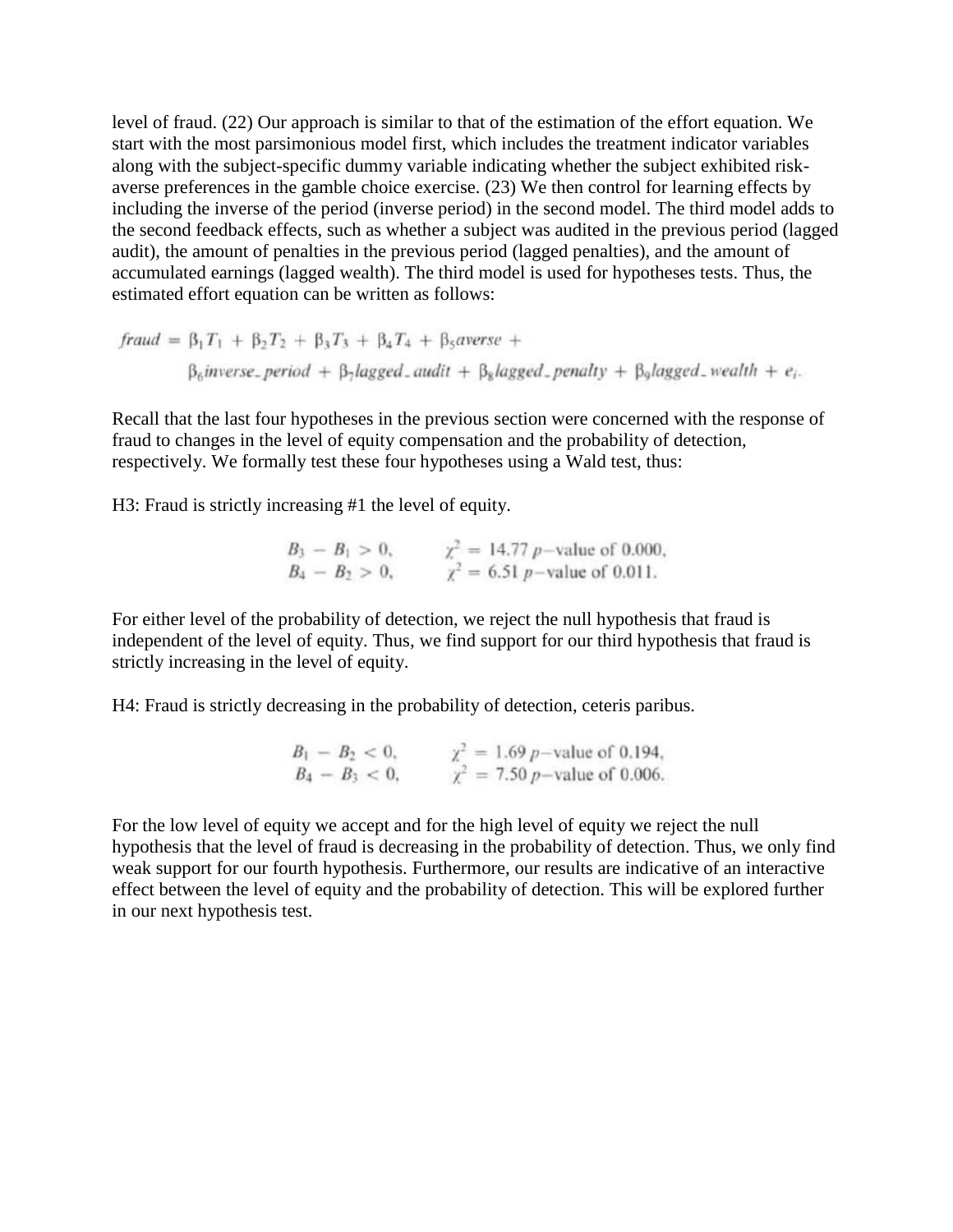#### Table 5. Fraud Estimations

| Random-Effects Tobit Estimation of Fraud <sup>a</sup> |                     |                     |                     |                       |  |
|-------------------------------------------------------|---------------------|---------------------|---------------------|-----------------------|--|
| Coefficients                                          | Model 1             | Model 2             | Model 3             | Marginal Effects      |  |
| T1                                                    | $198.27***$ (46.53) | $200.67***$ (46.81) | $188.55***$ (41.72) | $121.57***$ $(24.82)$ |  |
| T2                                                    | $168.68***$ (38.75) | $171.04***$ (39.03) | $136.17***$ (48.74) | $88.82***$ (30.41)    |  |
| T3                                                    | $387.50***$ (40.86) | $389.81***$ (41.10) | $338.08***$ (47.72) | $208.55***$ (22.37)   |  |
| T <sub>4</sub>                                        | $264.77***$ (55.97) | $267.05***$ (56.46) | $239.35***$ (48.33) | $153.01***$ (26.82)   |  |
| Risk averse                                           | $-72.28$ * (38.14)  | $-72.26*(38.08)$    | $-80.19***(29.72)$  | $-52.60***$ (19.14)   |  |
| Inverse period                                        |                     | $-13.36(28.98)$     | $-103.16(82.50)$    | $-67.75(54.06)$       |  |
| Lagged audit                                          |                     |                     | 25.82 (22.50)       | 16.97(14.77)          |  |
| Lagged penalty (\$10)                                 |                     |                     | $2.34***(0.41)$     | $1.53***(0.28)$       |  |
| Lagged wealth (\$100)                                 |                     |                     | $1.35**$ (0.64)     | $0.89**$ (0.42)       |  |
| Wald chi-square statistic                             | $116.78***$         | $117.36***$         | $319.90***$         |                       |  |
| Log likelihood                                        | $-5123.82$          | $-5123.71$          | $-4821.96$          |                       |  |

<sup>a</sup> Standard errors of the coefficients are reported in parentheses.

\* Significant at the 10% level. \*\* Significant at the 5% level.

\*\*\* Significant at the 1% level.

H5: There is an interactive effect between equity and the probability of detection on the level of fraud.

$$
B_3 - B_1 > B_4 - B_2,
$$
  
 $\chi^2 = 0.74 p$ -value of 0.390.

We accept the null hypothesis that the response of fraud to a change in the level of equity is independent of the probability of detection. Thus, we do not find support for our fifth hypothesis of an interaction effect between equity and the probability of detection.

H6: Fraud is decreasing in risk aversion.

$$
B_5 < 0
$$
,  
\n $Z = -2.70 \, p$ -value of 0.007.

We reject the null hypothesis that fraud is independent of risk aversion. Thus, we find support for our sixth hypothesis that fraud is decreasing in risk aversion.

There is no evidence that the subjects "learned" the optimal amount of fraud as the experiment progressed given that the estimated coefficient on the inverse of the period (inverse period) is not statistically different from zero. (24) However, there is evidence of feedback effects. The estimated coefficient on lagged penalty is 2.34 and is significant at the 1% significance level. This is consistent with the often-observed gambler's fallacy. That is, after being caught and assessed penalties, subjects increased the amount of fraud they chose in the subsequent period. (25) But, the estimated coefficient of lagged audit is not statistically different from zero. The estimated coefficient on lagged wealth is consistent with decreasing absolute risk aversion.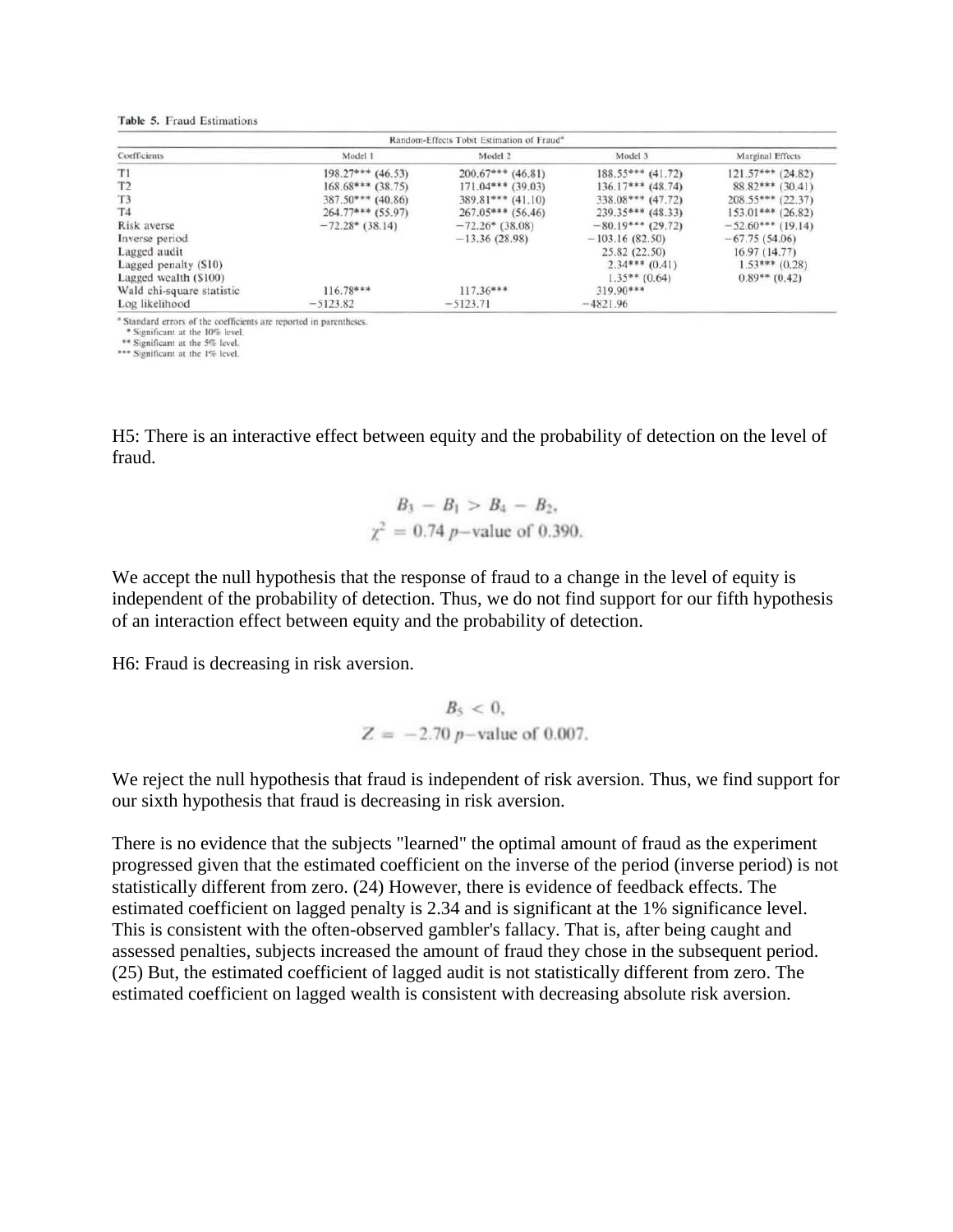| Treatment      | Predicted Effort | Conditional Mean Effort | Predicted Fraud | Conditional Mean Fraud |
|----------------|------------------|-------------------------|-----------------|------------------------|
|                |                  | 31.51(0.02)             | $200 - 220$     | 188.55 (0.26)          |
|                |                  | 40.70(6.81)             |                 | 136.17 (7.81)          |
| 3              | 80               | 89.39 (4.34)            | 500             | 338.08 (11.51)         |
| $\overline{4}$ | 80               | 80.53 (0.02)            | 200-220         | 239.35(0.37)           |

Table 6. Theoretical Point Predictions<sup>a</sup>

<sup>a</sup> Chi-square statistics are reported in parentheses. Values reported in italies are statistically different from predicted levels at the 5% level of significance.

Table 6 presents the point predictions for both effort and fraud from the theoretical model assuming risk neutrality. Conditional means are obtained from the estimated coefficients on the treatment dummy variables from the effort and fraud equations, which allow us to partial out any subject-specific effects, as well as feedback and learning effects.

The mean level of effort for each treatment is close to the theoretical prediction. The theoretical level of effort for treatments 1 and 2 was 32, while the mean level of effort was 31.51 and 40.70, respectively. The theoretical level of effort for treatments 3 and 4 was 80, while the mean level of effort was 89.39 and 80.53, respectively. The mean level of fraud is close to the theoretical prediction for treatments 1 and 4. The theoretical level of fraud for both treatments 1 and 4 is between 200 and 220, and the mean levels of fraud are 188.55 and 239.35, respectively. (26) Treatments 2 and 3 are predicted to generate corner solutions (in fraud) of 0 and 500. However, the design permits errors from the predicted outcomes in only one direction, respectively, for each treatment. (27) It is apparent (Table 6) that mean levels of fraud for treatments 2 and 3 reflect an inward bias as a result of the censoring involved with our experimental design. That is, the mean predicted level of fraud for treatment 2 (136.17) is greater than the theoretical prediction, and, conversely, for treatment 3 (338.08) it is below the predicted level.

Before concluding our analysis a discussion of the relative effects of our treatment variables (equity share and probability of detection) would be useful. Given that we observe two distinct levels for each of our treatment variables, we can evaluate the average unconditional discrete change in fraud due to each of the treatment variables (model 3, Table 6). For the level of equity the average unconditional discrete change was 75.59. (28) For the probability of detection the average unconditional discrete change was -44.15. Thus, we find for the levels of the treatment variables we observe that the increase in fraud caused by a 66% increase in the level of equity is almost twice as large as the decrease in fraud caused by a 66% increase in the probability of detection.

#### **5. CONCLUSIONS**

The recent publicity of high-profile cases of corporate fraud has drawn the attention of not only the media but also of political agents. In response, the U.S. Congress passed the Sarbanes-Oxley Act (SOX) in an effort to restore investor confidence by appearing to attack corporate fraud.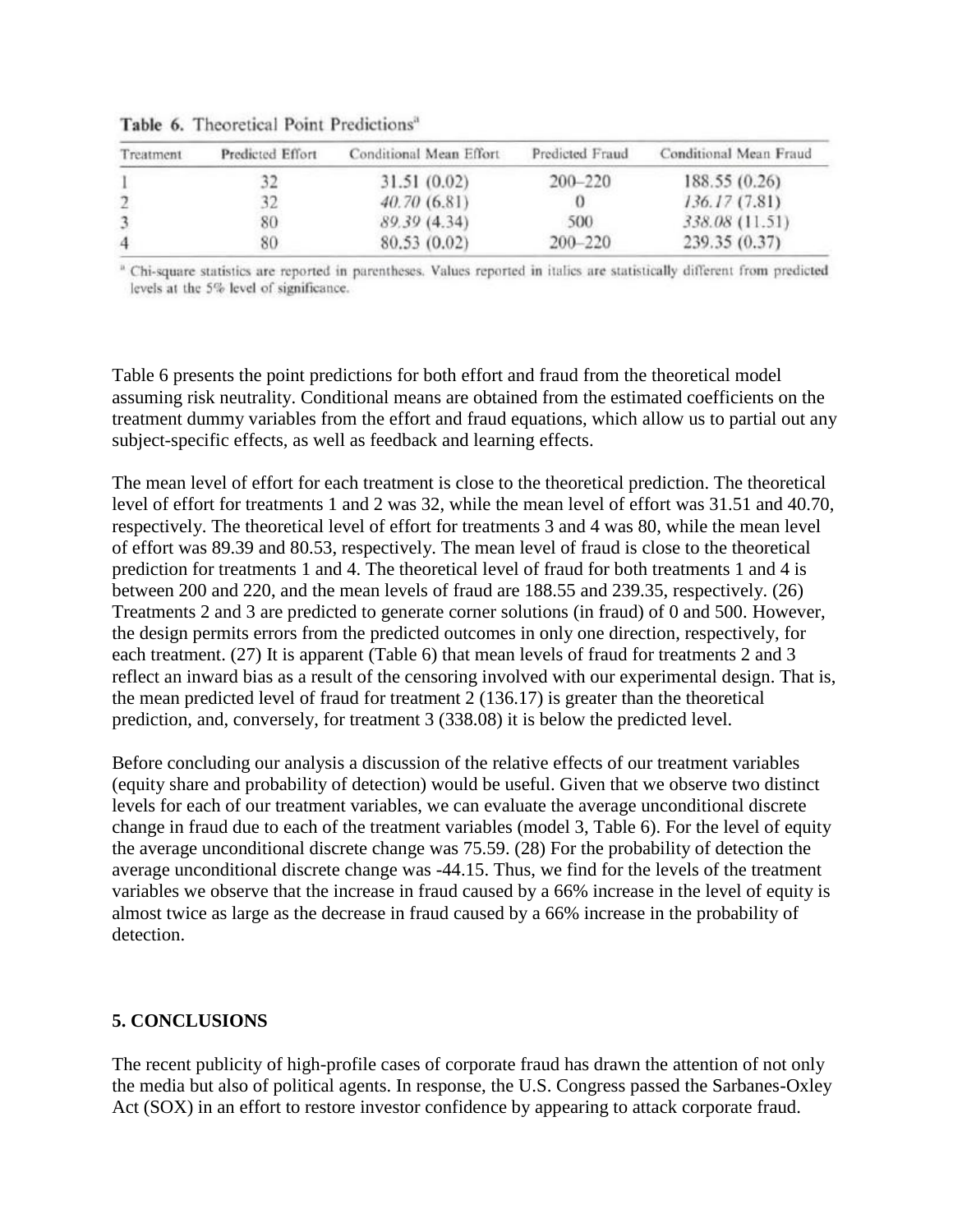Central to the debate is the question of the root causes of fraudulent behavior. One well-received hypothesis, provided by academics as well as policy makers, is that the use of firm equity to compensate managers has had the unintended consequence of making fraud more attractive to these managers. The results of the experimental investigation reported here indicate that, while it does increase productive effort, equity compensation has the effect of increasing managerial fraud.

The multivariate analysis confirms the predictions of the theoretical framework: Both the level of effort chosen and the level of fraud committed are increasing in the share of output (equity) the subject managers received. Increasing enforcement, the probability that fraud is detected, is shown to reduce the amount of fraud committed. The conditional means from the estimated equations indicate support for the theoretical model. Higher levels of equity-based compensation are correlated with higher levels of effort, as well as higher levels of fraud. Our subject managers clearly understand the incentives established by the laboratory setting.

Finally, in our experiments the level of equity compensation was a treatment variable and, therefore, was exogenous. However, in the naturally occurring world the level of equity compensation is determined by owners, who are influenced by external factors such as the regulatory environment and the market's potential reaction to the revelation of fraud. Given that equity compensation is expected to result in more fraud, it is natural to ask whether owners will provide greater equity compensation in response to legislation (such as SOX) that imposes greater monitoring on the managers. If so, the net effect on the actual amount of fraud may be dampened. One important avenue for future research is to examine the response of the optimal compensation contract to regulation designed to decrease corporate fraud.

The usual caveat is in order regarding the use of laboratory experiments to inform our understanding of behavior in the naturally occurring world. We address the following central question: Does the laboratory setting provide for the necessary degree of "parallelism" to the naturally occurring world that is crucial to generalizing our experimental results beyond the setting of the lab (Smith 1982; Plott 1987)? The experimental setting need not attempt to capture all of the variation in the naturally occurring environment, but it should sufficiently recreate the fundamental elements of the naturally occurring world, if the results are to be relevant in policy debates. While our payoffs are relatively small, our experimental setting provides the computations necessary for the decision and a clear link between decisions and rewards, thus reducing the decision costs. List and Levitt (2007) describe several factors that they assert limit the experimenter's ability to generalize behavior beyond the lab. Most, if not all, of the issues raised by List and Levitt are minimized by incorporating the precepts of experimental design articulated by Smith (1982) and by ensuring that payoffs are salient and that the financial rewards dominate such factors as the subjects' desire to please (or punish) the experimenter. (29)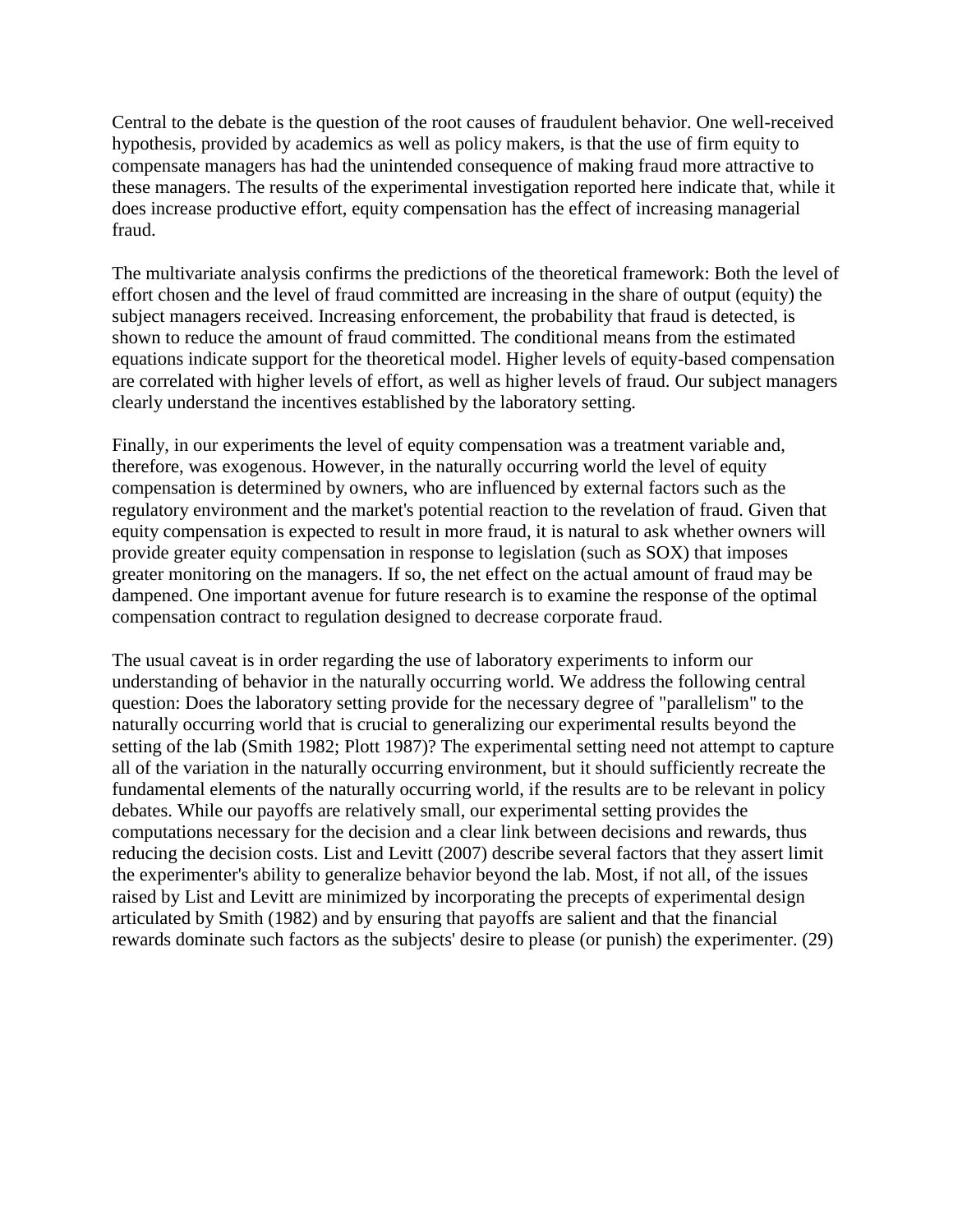# **NOTES**

(1) The use of field data is problematic, since fraud is only observed if it is detected, creating an identification problem. We employ a bivariate probit model with partial observability to address this concern. See Poirier (1980) for a discussion.

(2) List and Levitt (2007) discuss some limitations as they affect our ability to generalize beyond the lab. Essentially, these address the external validity of the behavior observed in the laboratory conditions and the extent to which we can achieve parallelism in the lab. We return to these issues in our concluding section.

(3) We are not the first to investigate corporate malfeasance in the lab. Yu (2004), for example, reports on a set of lab experiments in which the fraud takes the form of embezzling the company assets. Yu's method differs from ours in three important ways: Fraud is a binary choice, not a level; subject risk attitudes are not measured; and subjects are not exposed to an audit each period. Rather, subjects are selected for an audit that covers all periods of the experiment, with the audit being announced only at the end of the session.

(4) Analysis based on field data is only able to detect correlation between variables due to the potential for confounding unobservable effects.

(5) Contrary to the concept of earnings management in the accounting literature, there is no incentive to understate the value of the firm.

(6) The expected level of fraud will be normalized to zero for purposes of the experiment.

(7) Since the sanction is the only random component of wealth, the variance in wealth is equivalent to the variance in the sanction.

(8) Employing such a mechanism to obtain a measure of subject's risk preferences is not without critics. Both Holt and Laury (2002, 2005) and Harrison et al. (2005) demonstrate that the measure of risk aversion obtained by such a mechanism is sensitive to the magnitude of payment. That is, scaling up real payments results in an increase in risk aversion. Furthermore, the gamble choice exercise only allows for gains, while in the fraud experiment both gains and losses were possible. In the context of alternative theories for decision making under uncertainty, such as the Prospect Theory (see Khaneman and Tversky 1979), any measure for risk preference in the first setting cannot be generalized to the second. However, in our experimental setting the payment from the gamble choice exercise is comparable to that of a decision period in the actual experiment. Also, if the subjects view the guaranteed payoff as a reference point, then the gamble choice exercise involves both gains and losses. Thus, any inferred risk preference from the exercise should remain stable across the actual fraud experiment. Goeree, Holt, and Palfrey (2003) report findings that risk attitudes obtained from generalized matching pennies games are consistent with those from the Holt-Laury procedure for the same subject pool. Lange, List. and Price (2007) demonstrate the requirement to incorporate risk attitudes into the econometric specification.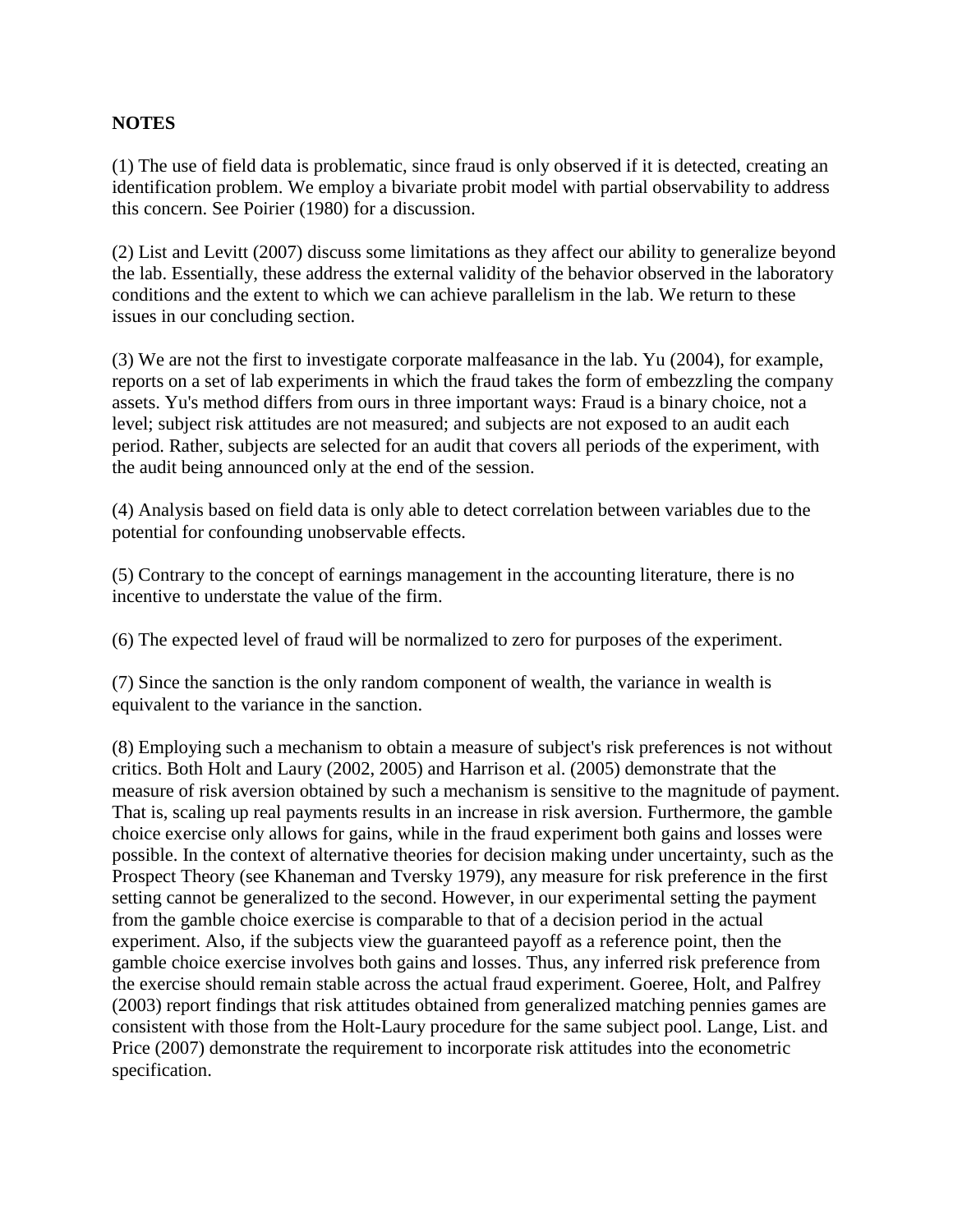(9) The realization of the gamble phase is not revealed to subjects until alter completion of the managerial decision experiment. This prevents interaction between the decision tasks in the experiment session.

(10) Our Table 1 is derived in the same fashion as table 5 in Goeree, Holt, and Palfrey (2003). We had 20 subjects exhibit inconsistent preferences by switching from the certain amount to the gamble and then back to the certain amount. We also had four subjects exhibit irrational preferences by opting for the certain payoff in option 10, in which they could have chosen a "gamble" with a 100% chance of winning the large payoff. These subjects are coded as missing observations.

(11) See Bruner (2006) for details.

(12) Neutral language was used in order to minimize possible framing effects.

(13) The use of radio buttons invoked a tradeoff between approaching continuous decision space and the cognitive burden associated with evaluating each choice. Thus, we divided the decision space for both effort and fraud into 25 equally spaced discrete choices.

(14) Again, subjects are informed via text in the instructions and can observe such in the payoff table on the decision screen.

(15) This is true for the values of the probability of detection, p, which we investigate since variance of sanctions is a concave function of p. A strength of employing a 2 x 2 experimental design is the ability to detect interaction effects between the treatment variables since the variables are perfectly orthogonal.

(16) The experiment required parameterization of both the G(L) and the S(F) functions. Both functions assumed the form [[theta].sub.i][x.sup.[lambda]i], where i is either G or S and x represents the decision variable. Specifically,  $[$ [theta].sub.G] = 50 and  $[$ [theta].sub.S] = 1 and  $[|lambda].sub.G] = 0.45$  and  $[|lambda].sub.s] = 1.11$ . The choice of parameters was made in order to make the objective function as concave as possible to maximize the likelihood that the gains from discovering the unique maximum surpassed the cognitive cost of searching. Risk neutrality was assumed during the choice of parameters since risk aversion requires some knowledge of individual characteristics.

(17) This also prevents us from running a pure treatment effects model since treatment indicator variables will be perfectly correlated with either the subject fixed or random effects.

(18) Twenty-four subjects provided inconsistent or irrational responses (see footnote 10). These people are coded as missing observations for the risk aversion dummy variable. Thus, they are excluded from the estimated fraud equations because they include that dummy variable. Our results are robust to coding these subjects as zero for the risk aversion dummy variable.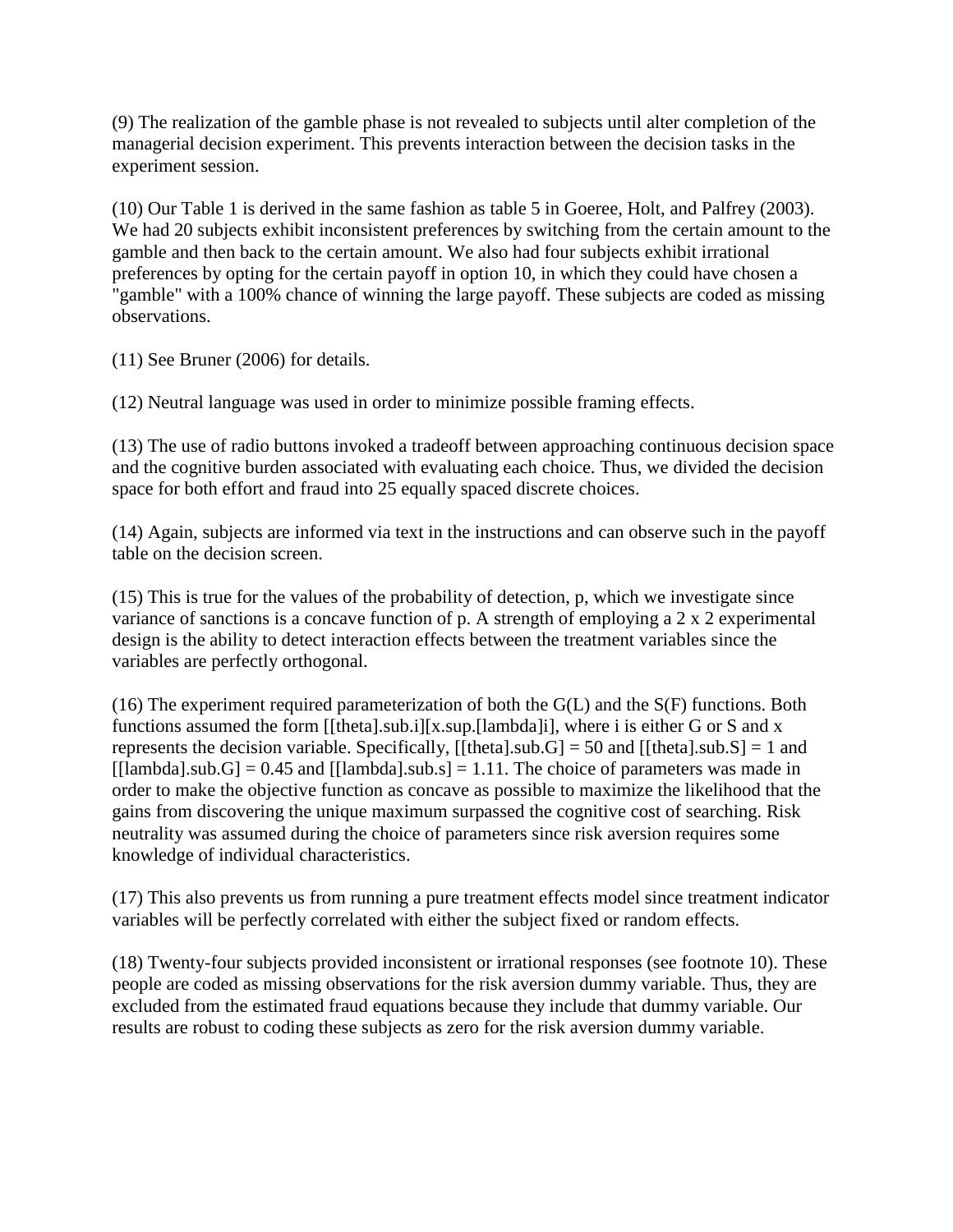(19) Note that the minimum level of the wealth variable is negative. If subjects are detected committing fraud in the early rounds of the session, the fine is sufficient to result in negative wealth.

(20) The reason the inverse of the period is used is to allow for diminishing marginal effects of learning. That is, subjects are most likely to learn in the early decision periods.

(21) The correlation between lagged audit and lagged penalty is 0.699. Thus, multicollinearity is of concern and may be responsible for the insignificance of the estimated coefficient on lagged audit.

(22) Subjects could choose levels of fraud between 0 and 500. Thus, the observations are censored at 0 and at 500. Given our experimental design we expect 400 observations to occur at both of these levels of fraud. We actually observe 180 observations that occur at 0 and 211 observations that occur at 500. Ordinary least-squares estimates are inconsistent in the presence of censoring, and this prohibits the use of a Hausman test to verify the appropriateness of the random-effects specification.

(23) Since we employ a between-subjects design our treatment dummies are perfectly correlated with any subject-specific fixed or random effects. Thus, the most parsimonious model we can estimate must include at least one subject-specific variable so that the random effects are not perfectly correlated with the explanatory variables.

(24) There is an inconsistency in the sense that estimated "'learning" effects are significant in the effort equation and insignificant in the fraud equation. The fraud decision was more difficult than the effort decision in that it required subjects to calculate expected values. Thus. it could be there were too few periods for any "learning" effects to be estimated for the fraud decision, while there were enough for such effects to be estimated for the effort decision.

(25) This could be considered irrational behavior. As Davis and Holt (1993) note, individuals are observed to make decisions in lottery settings, which may be seen to be irrational as a result of errors in probability estimation (i.e., subjective probability assessment [Davis and Holt]). Of course, this is a plausible explanation, but we cannot be certain of the estimated coefficients, given the correlation between lagged audit and lagged penalty (see footnote 22). See Croson and Sundali (2005) for a detailed discussion concerning the prevalence of the gambler's fallacy in both laboratory and field experiments.

(26) The objective function yields payoffs that are very similar at the 200 and 220 choices for fraud, and we have elected to represent the prediction as a range.

(27) Andreoni (1995) cites this issue in reference to the often higher-than-predicted levels of contributions in public goods experiments. In our setting, subjects can only make errors in their fraud decision that are greater (less) than the theoretical prediction for treatment 2 (4).

(28) Calculated as [([[delta].sub.3] - [[delta].sub.1]) + ([[delta].sub.4] - [[delta].sub.2])]/2.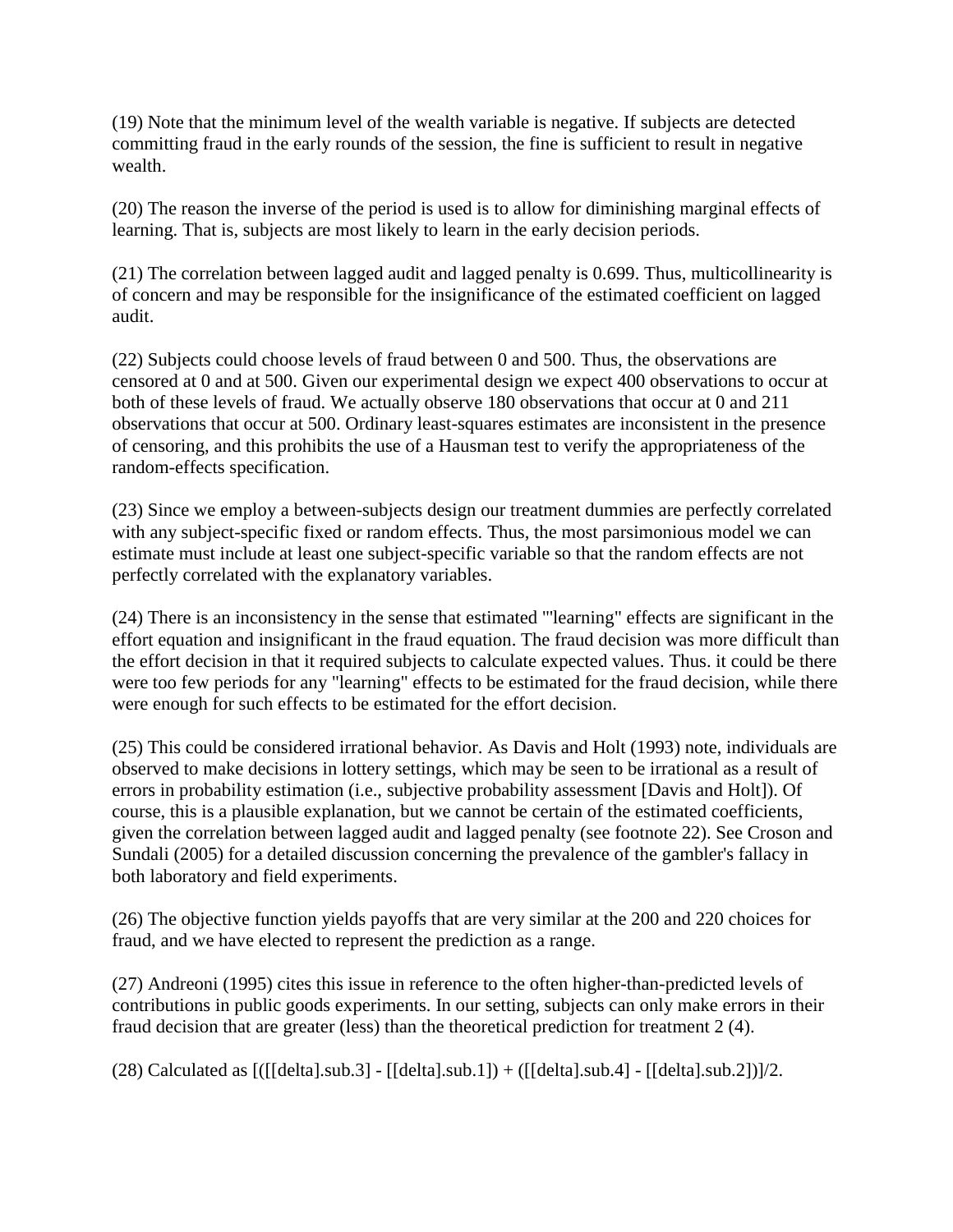(29) As Friedman and Sunder (1994) note, one cannot "prove" parallelism through deductive reasoning. In the end, it is inductive reasoning that allows us to assert that because we have observed regularities, these will continue. Smith and Walker (1993) argue for ensuring that the decision rewards are commensurate with the decision costs and task complexity.

### **REFERENCES**

Anderson, M., R. Banker, and S. Ravindran. 2000. Executive compensation in the information technology industry. Management Science 46:530-47.

Andreoni, J. 1995. Cooperation in public goods experiments: Kindness versus confusion? The American Economic Review 85:891-904.

Brunet, D. 2006. Risk preference elicitation: An empirical analysis of mechanism consistency. Unpublished paper, University of Calgary.

Chen, G., M. Firth, D. N. Gao, and O. M. Rui. 2006. Ownership structure, corporate governance, and fraud: Evidence from China. Journal of Corporate Finance 12:424-48.

Croson, R., and J. Sundali. 2005. The gambler's fallacy and the hot hand: Empirical data from casinos. The Journal of Risk and Uncertainty 30:195-209.

Davis, D. D., and C. A. Holt. 1993. Experimental economies. Princeton, NJ: Princeton University Press.

Denis, D. J., P. Hanouna, and A. Sarin. 2006. Is there a dark side to incentive compensation? Journal of Corporate Finance 12:467-88.

Erickson, M., M. Hanlon, and E. L. Maydew. 2006. Is there a link between executive equity incentives and accounting fraud? Journal of Accounting Research 44:113-43.

Fama, E. 1980. Agency problems and the theory of the firm. Journal of Political Economy 88:288-307.

Fischbacher, U. 2007. Z-tree: Zurich toolbox for readymade economics experiments. Experimental Economics 10:171-8.

Friedman, D., and S. Sunder. 1994. Experimental methods: A primer for economists. New York: Cambridge University Press.

Goeree, J., C. A. Holt, and T. R. Palfrey. 2003. Risk averse behavior in generalized matching pennies games. Games and Economic Behavior 45:97-113.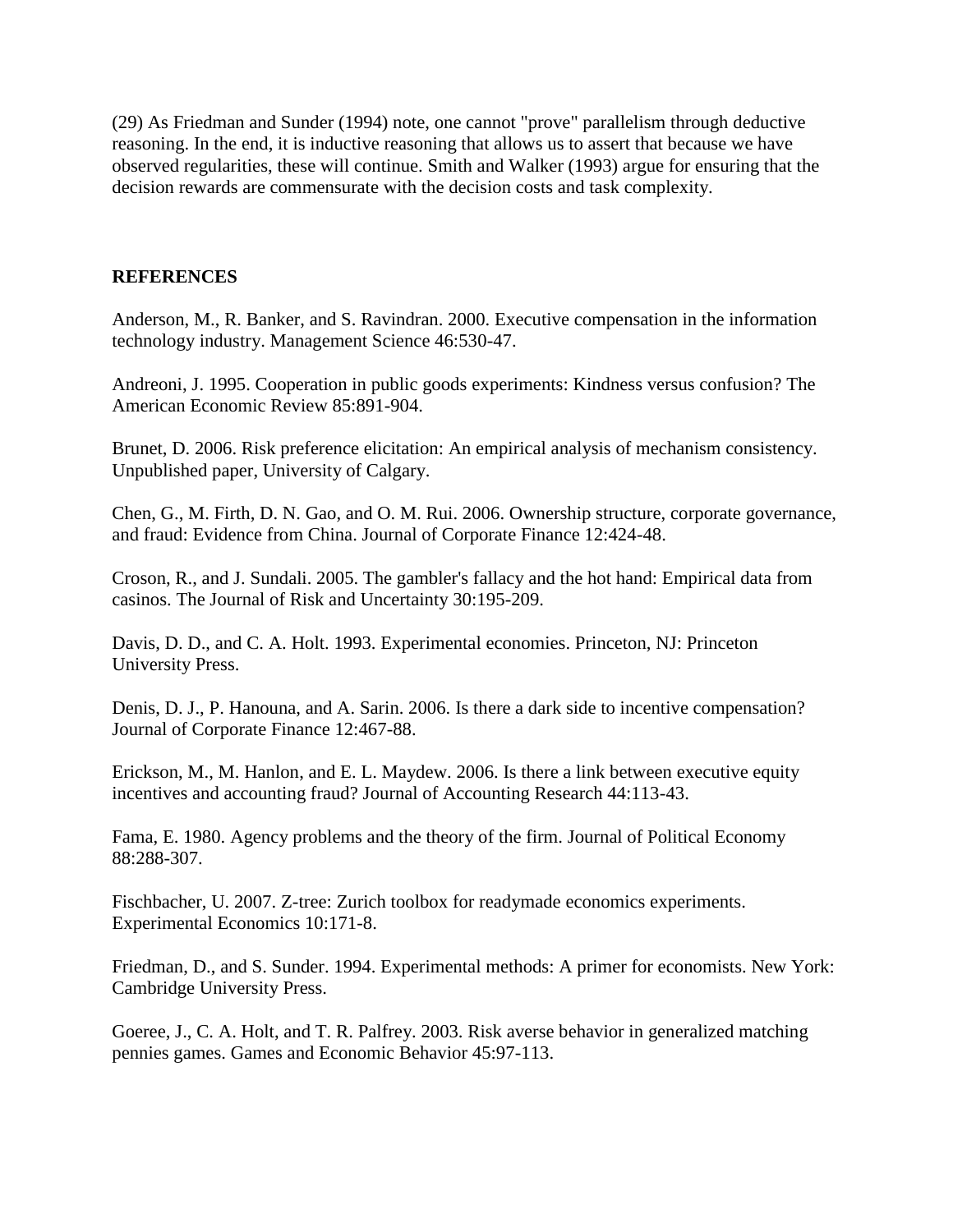Goldman, E., and S. L. Slezak. 2006. The economics of fraudulent misreporting. Journal of Financial Economics 80:603-26.

Hall, B. J. 2003. Six challenges of equity-based pay design. Journal of Applied Corporate Finance 15:21-33.

Hall, B. J., and K. Murphy. 2002. Stock options for undiversified executives. Journal of Accounting and Economics 33:3-42.

Harrison, G. W., E. Johnson, M. M. McInnes, and E. E. Rustrom. 2005. Risk aversion and incentive effects: Comment. The American Economic Review 95:897-901.

Holt, C. A., and S. K. Laury. 2002. Risk aversion and incentive effects. The American Economic Review 92:1644-55.

Holt, C. A., and S. K. Laury. 2005. Risk aversion and incentive effects: New data without order effects. The American Economic Review 95:902-4.

Itner, C. D., R. A. Lambert, and D. F. Larcker. 2003. The structure and performance consequences of equity grants to employees of new economy firms. Journal of Accounting and Economics 34:89-127.

Johnson, S. A., H. E. Ryan, and Y. S. Tian. 2006. Managerial incentives and corporate fraud: The sources of incentives matter. Presented at 2006 EFA Zurich Meetings. Accessed 26 July, 2006. Available http://ssrn.com/abstract = 395960.

Khaneman, D., and A. Tversky. 1979. Prospect theory: An analysis of decision under risk. Econometrica 47:263-92.

Lange, A., J. List, and M. K. Price. 2007. Using lotteries to finance public goods: Theory and experimental evidence. International Economic Review 48:901-27.

List, J., and S. Levitt. 2007. What do laboratory experiments tell us about the real world? Journal of Economic Perspectives 21 : 153-74.

McFadden, D. 1974. Conditional logit analysis of qualitative choice behavior. In Frontiers in econometrics, edited by R. Zarembka. New York: Academic Press, pp. 105-42.

Murphy, K. J. 2003. Stock-based pay in new economy firms. Journal of Accounting and Economics 34:129-47.

Plott, C. R. 1987. Dimensions of parallelism: Some policy applications of experimental methods. In Laboratory experimentation in economies: Six points of view, edited by Alvin E. Roth. New York: Cambridge University Press, pp. 193-219.